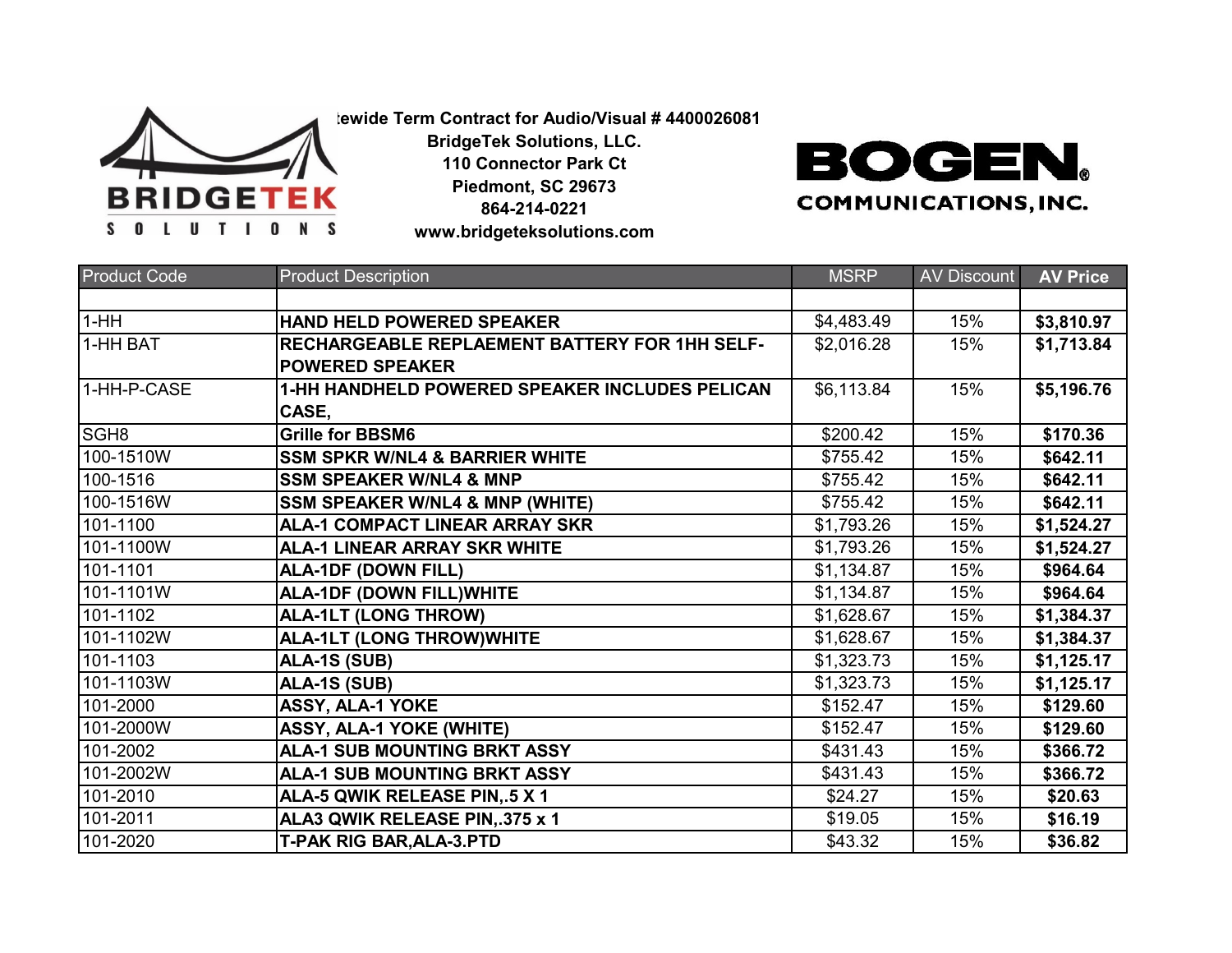| 101-2022   | FR BAR, PARALLEL, ALA-3, PTD            | \$19.05    | 15% | \$16.19    |
|------------|-----------------------------------------|------------|-----|------------|
| 101-2024   | <b>RR BAR, PARALLEL, ALA-3, PTD</b>     | \$48.51    | 15% | \$41.23    |
| 101-2028   | <b>T-PAK RIG BAR, ALA-5, PTD</b>        | \$34.65    | 15% | \$29.45    |
| 101-2032   | FR BAR, PARALLEL, ALA-5, PTD            | \$34.65    | 15% | \$29.45    |
| 101-2034   | RR BAR, PARALLEL, ALA-5, PTD            | \$34.65    | 15% | \$29.45    |
| 101-2041   | <b>STD HD RIGGING PLATE, CTD, ALA-9</b> | \$268.55   | 15% | \$228.27   |
| 101-2043   | 5 DEG HD RIG PLATE, ALA-9, CTD          | \$285.89   | 15% | \$243.01   |
| 101-2045   | ALA-9, HANGING BAR & STAND, PTD         | \$2,417.01 | 15% | \$2,054.46 |
| 101-2048   | <b>ALA-9 HD RIGGING MODULE ASSY</b>     | \$3,049.42 | 15% | \$2,592.01 |
| 101-2050   | <b>ALA-5 RIGGING MODULE, PTD</b>        | \$2,598.94 | 15% | \$2,209.10 |
| 106-0003   | AFI RIGGING HARDWARE, SET OF 4          | \$50.10    | 15% | \$42.59    |
| 106-0030W  | <b>AFI-PT5 LOUDSPEAKER WHITE</b>        | \$112.62   | 15% | \$95.73    |
| 106-0080   | <b>AFI-7/8 TIGHT-PAK RIGGING MOD</b>    | \$149.01   | 15% | \$126.66   |
| 106-0080W  | AFI-7/8 TIGHT-PAK RIG MOD WHT           | \$149.01   | 15% | \$126.66   |
| 106-0127   | <b>AFI-1s2 BLK LOUDSPEAKER</b>          | \$1,082.89 | 15% | \$920.46   |
| 106-0127W  | <b>AFI-1s2 WHITE LOUDSPEAKER</b>        | \$1,190.31 | 15% | \$1,011.76 |
| 106-0136   | AFI-1s2, W/MF BLACK LOUDSPEAKER         | \$857.65   | 15% | \$729.00   |
| 106-0210   | <b>AFI-WA w/GAS-TIGHT B-STRIP</b>       | \$1,228.44 | 15% | \$1,044.17 |
| 106-0210-W | AFI-WA w/GAS-TIGHT B-STRIP WHT          | \$1,228.44 | 15% | \$1,044.17 |
| 106-0215   | AFI-WA w/GAS-TIGHT B-STRIP, Metric      | \$1,228.44 | 15% | \$1,044.17 |
| 106-0217   | AFI-2s2, W/MF BLACK LOUDSPEAKER         | \$857.65   | 15% | \$729.00   |
| 106-0227   | <b>AFI-2s2 BLK LOUDSPEAKER</b>          | \$1,190.31 | 15% | \$1,011.76 |
| 106-0227W  | <b>AFI-2s2 LOUDSPEAKER WHITE</b>        | \$1,190.31 | 15% | \$1,011.76 |
| 106-0300   | <b>AFI-3 LOUDSPEAKER</b>                | \$1,510.85 | 15% | \$1,284.22 |
| 106-0300W  | <b>AFI-3P LOUDSPEAKER WHITE</b>         | \$1,510.85 | 15% | \$1,284.22 |
| 106-0306   | <b>AFI-3 LOUDSPEAKER W/METRIC</b>       | \$1,510.85 | 15% | \$1,284.22 |
| 106-0310   | AFI-3W, LOUDSPEAKER W/90                | \$1,542.04 | 15% | \$1,310.73 |
| 106-0310W  | <b>AFI-3W LOUDSPEAKER WHITE</b>         | \$1,542.04 | 15% | \$1,310.73 |
| 106-0316   | <b>AFI-3W LOUDSPEAKER W/MF</b>          | \$1,542.04 | 15% | \$1,310.73 |
| 106-0400   | <b>AFI-4 LOUDSPEAKER</b>                | \$1,436.35 | 15% | \$1,220.90 |
| 106-0400W  | AFI-4P, LOUDSPEAKER, WHITE              | \$1,204.17 | 15% | \$1,023.54 |
| 106-0416   | AFI-4, LOUDSPEAKER, METRIC              | \$1,436.35 | 15% | \$1,220.90 |
| 106-0430   | AFI-4B, BI-AMP LOUDSPEAKER              | \$1,363.57 | 15% | \$1,159.03 |
| 106-0450   | <b>AFI-4M, STAGE MONITOR</b>            | \$1,438.09 | 15% | \$1,222.38 |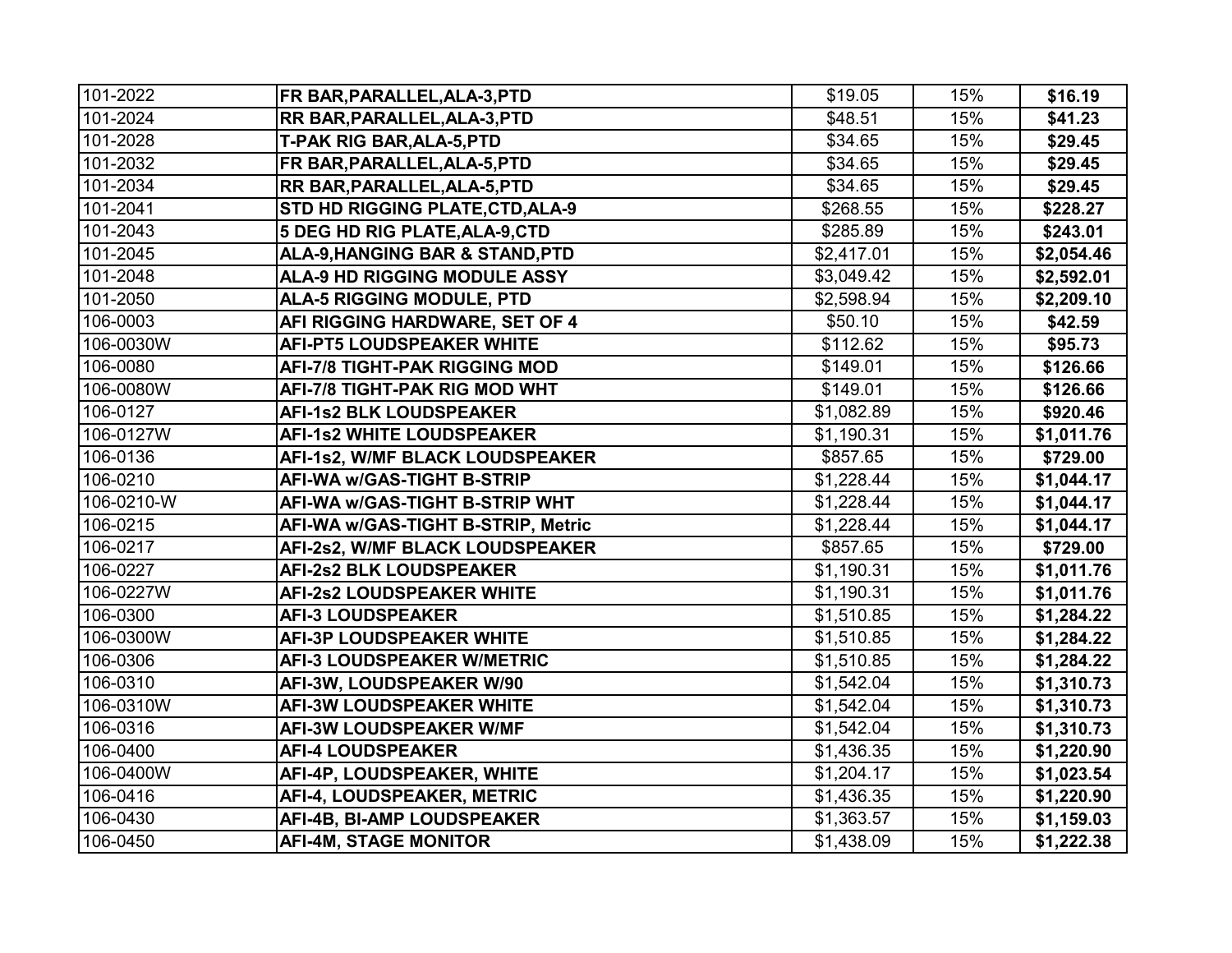| 106-0455   | <b>AFI-4MW, MONITOR WIDE ANGLE</b>    | \$1,481.39 | 15% | \$1,259.18 |
|------------|---------------------------------------|------------|-----|------------|
| 106-0460   | <b>AFI-4MB BI-AMP STAGE MONITOR</b>   | \$1,347.99 | 15% | \$1,145.79 |
| 106-0470   | AFI-4W LOUDSPEAKER WIDE ANGLE         | \$1,521.25 | 15% | \$1,293.06 |
| 106-0470W  | <b>AFI-4W LOUDSPEAKER W/A WHITE</b>   | \$1,521.25 | 15% | \$1,293.06 |
| 106-0496   | <b>AFI-4WB W/MP BLACK</b>             | \$1,451.95 | 15% | \$1,234.16 |
| 106-0730   | <b>AFI-115 SUBWOOFER BLACK</b>        | \$1,571.49 | 15% | \$1,335.77 |
| 106-0730W  | <b>AFI-115 SUBWOOFER WHITE</b>        | \$1,571.49 | 15% | \$1,335.77 |
| 106-0736   | <b>AFI-115 SUBWOOFER W/MF BLACK</b>   | \$1,571.49 | 15% | \$1,335.77 |
| 106-0800   | <b>AFI-8 BLACK LOUDSPEAKER</b>        | \$1,769.01 | 15% | \$1,503.66 |
| 106-0800W  | <b>AFI-8 WHITE LOUDSPEAKER</b>        | \$1,769.01 | 15% | \$1,503.66 |
| 106-0806   | <b>AFI-8 PASSIVE W/MF BLACK SPKR</b>  | \$1,801.93 | 15% | \$1,531.64 |
| 106-0820   | <b>AFI-8B BIAMP BLACK</b>             | \$1,914.55 | 15% | \$1,627.37 |
| 106-0820W  | <b>AFI-8B BI-AMP WHITE</b>            | \$1,914.55 | 15% | \$1,627.37 |
| 106-0830   | <b>AFI-8W WIDE ANGLE BLACK</b>        | \$1,801.93 | 15% | \$1,531.64 |
| 106-0830W  | <b>AFI-8W WIDE ANGLE WHITE</b>        | \$1,801.93 | 15% | \$1,531.64 |
| 106-0836   | <b>AFI-8W W/MF BLACK</b>              | \$1,801.93 | 15% | \$1,531.64 |
| 106-0850   | <b>AFI-8B BIAMP WIDE ANGLE BLACK</b>  | \$1,723.96 | 15% | \$1,465.37 |
| 106-0856   | <b>AFI-8WB BIAMP WIDE W/MP BLACK</b>  | \$1,723.96 | 15% | \$1,465.37 |
| 106-0900   | <b>AFI-118 SUBWOOFER w/BARRIER</b>    | \$1,710.10 | 15% | \$1,453.59 |
| 106-0900W  | AFI-118 SUBWOOFER(WHITE)              | \$1,710.10 | 15% | \$1,453.59 |
| 106-0916   | <b>AFI-118 SUBWOOFER W/METRIC</b>     | \$1,710.10 | 15% | \$1,453.59 |
| 106-0916W  | <b>AFI-118 SUBWOOFER W/METRIC</b>     | \$1,710.10 | 15% | \$1,453.59 |
| 106-2040   | <b>AFI-4 TIGHT PAK RIGGING MODULE</b> | \$233.90   | 15% | \$198.82   |
| 106-2040W  | <b>AFI-4 TIGHT PAK RIGGING MODULE</b> | \$233.90   | 15% | \$198.82   |
| 106-2100   | <b>AFI-1 YOKE ASSEMBLY</b>            | \$242.57   | 15% | \$206.18   |
| 106-2100W  | <b>AFI-1 YOKE ASSEMBLY (WHITE)</b>    | \$242.57   | 15% | \$206.18   |
| 106-2140   | <b>AFI-3/4 ADJUSTABLE RIGGING BM</b>  | \$251.23   | 15% | \$213.55   |
| 106-2140-W | AFI-3/4 ADJ RIGGING BM (WHITE)        | \$251.23   | 15% | \$213.55   |
| 106-2200   | <b>AFI-2/AFI-WA YOKE ASSEMBLY</b>     | \$138.61   | 15% | \$117.82   |
| 106-2200W  | <b>AFI-2 YOKE ASSEMBLY WHITE</b>      | \$138.61   | 15% | \$117.82   |
| 106-2300   | AFI-3 HORIZONTAL YOKE ASSEMBLY        | \$183.67   | 15% | \$156.12   |
| 106-2300W  | <b>AFI-3 HORIZ'L YOKE ASSY WHITE</b>  | \$183.67   | 15% | \$156.12   |
| 106-2310   | <b>AFI-3 VERTICAL YOKE ASSEMBLY</b>   | \$266.83   | 15% | \$226.81   |
| 106-2310W  | AFI-3 VERT YOKE ASSEMBLY WHT          | \$266.83   | 15% | \$226.81   |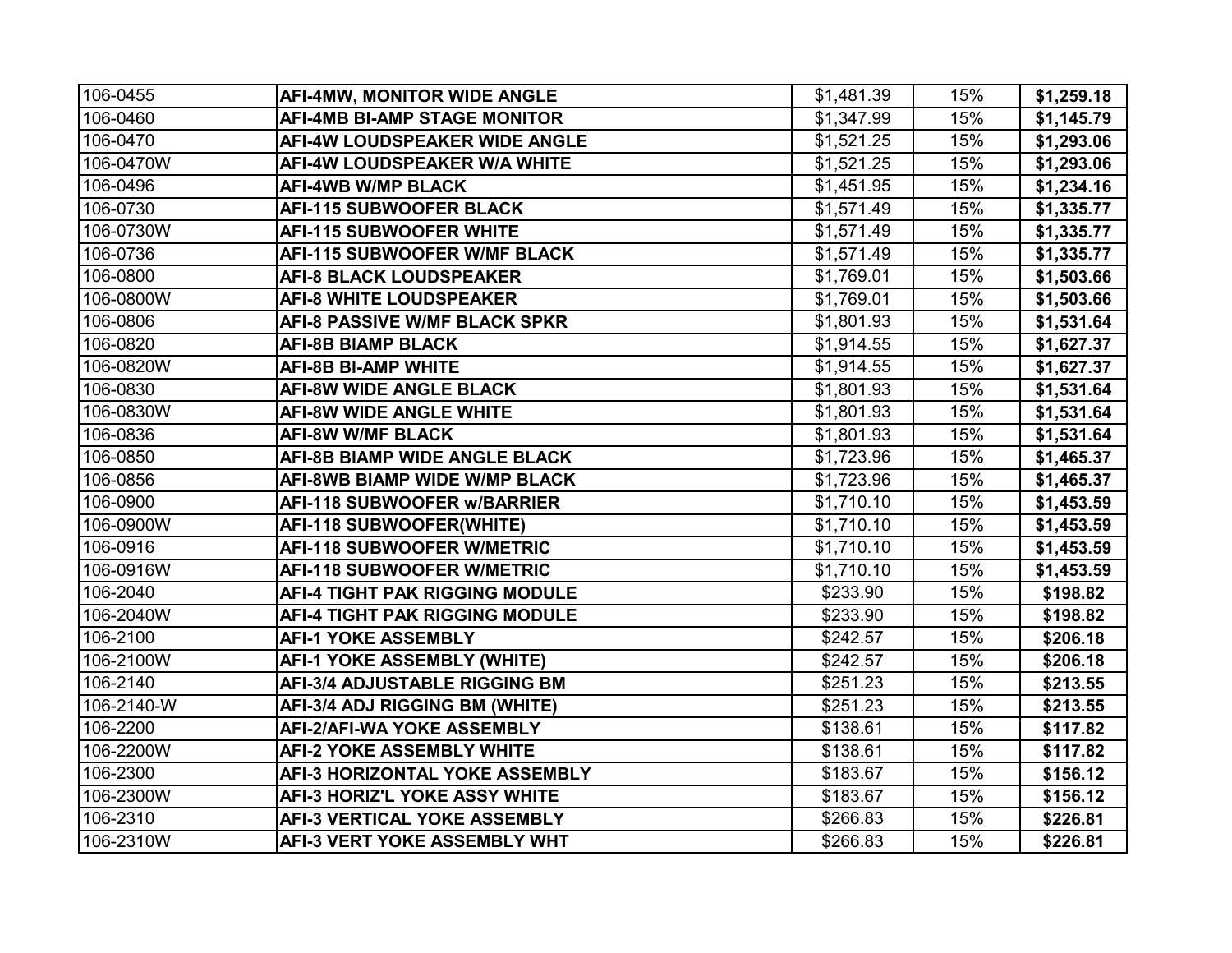| 106-2400  | <b>AFI-4 VERTICAL YOKE ASSEMBLY</b>   | \$233.90   | 15% | \$198.82   |
|-----------|---------------------------------------|------------|-----|------------|
| 106-2400W | <b>AFI-4 VERT YOKE ASSY - WHITE</b>   | \$233.90   | 15% | \$198.82   |
| 106-2410  | AFI-4 HORIZONTAL YOKE ASSEMBLY        | \$303.21   | 15% | \$257.73   |
| 106-2410W | <b>AFI-4 HORIZ'I YOKE ASSY WHITE</b>  | \$303.21   | 15% | \$257.73   |
| 106-2800  | <b>AFI-8 YOKE ASSEMBLY</b>            | \$251.23   | 15% | \$213.55   |
| 106-2800W | <b>AFI-8 YOKE ASSEMBLY (WHITE)</b>    | \$251.23   | 15% | \$213.55   |
| 106-2900  | <b>AFI-9 YOKE ASSEMBLY</b>            | \$389.84   | 15% | \$331.36   |
| 106-9000  | <b>AFI-9 BLACK LOUDSPEAKER</b>        | \$2,772.20 | 15% | \$2,356.37 |
| 106-9016  | AFI-9 METRIC BLACK LOUDSPEAKER        | \$2,512.31 | 15% | \$2,135.46 |
| 108-2120  | <b>AMT-12 YOKE ASSEMBLY</b>           | \$182.60   | 15% | \$155.21   |
| 108-2150  | <b>AMT-15 YOKE ASSEMBLY</b>           | \$182.60   | 15% | \$155.21   |
| 109-2140  | <b>ADJ, RIGGING BEAM AMT12/15</b>     | \$273.90   | 15% | \$232.82   |
| 109-2151  | AMT HANGING HARDWARE KIT              | \$91.30    | 15% | \$77.61    |
| 140-00    | <b>SSM YOKE ASSY</b>                  | \$69.31    | 15% | \$58.91    |
| 140-00W   | <b>SSM YOKE ASSY (WHITE)</b>          | \$69.31    | 15% | \$58.91    |
| 140-02    | <b>AE-2 YOKE ASSY</b>                 | \$112.62   | 15% | \$95.73    |
| 140-02W   | <b>AE-2 YOKE ASSY (WHITE)</b>         | \$112.62   | 15% | \$95.73    |
| 140-05    | YOKE STAND FITTING, LARGE             | \$103.96   | 15% | \$88.37    |
| 140-06    | <b>AE-5 YOKE ASSY</b>                 | \$199.25   | 15% | \$169.36   |
| 140-06W   | <b>AE-5 YOKE ASSY (WHITE)</b>         | \$199.25   | 15% | \$169.36   |
| 140-10    | <b>ADJ RIGGING BEAM FOR 2 AE-5'S</b>  | \$225.25   | 15% | \$191.46   |
| 140-23    | <b>AE-4 YOKE ASSY</b>                 | \$119.56   | 15% | \$101.63   |
| 140-31    | <b>AE-3 YOKE ASSY FOR ASF</b>         | \$216.58   | 15% | \$184.09   |
| 140-31W   | AE-3 YOKE ASSY FOR ASF (WHITE)        | \$216.58   | 15% | \$184.09   |
| 140-35    | <b>AE-3M YOKE ASSY FOR ASF</b>        | \$150.73   | 15% | \$128.12   |
| 140-45    | <b>ADJ RIGGING BEAM-2 AE-8'S</b>      | \$223.51   | 15% | \$189.98   |
| 140-52    | <b>SSM METRIC YOKE ASSY</b>           | \$69.31    | 15% | \$58.91    |
| 145-01    | <b>AE-5 MARS FRAME MODULE ASSY</b>    | \$537.12   | 15% | \$456.55   |
| 145-09    | QWIK RELEASE PIN 7/16 X 2.5           | \$31.20    | 15% | \$26.52    |
| 145-11    | COUPLER, AE5, 45DEG, W/T, PTD         | \$441.82   | 15% | \$375.55   |
| 145-20    | <b>AE-8 MARS MODULE ASSY</b>          | \$848.99   | 15% | \$721.64   |
| 145-21    | <b>AE-9 MARS MODULE ASSY</b>          | \$467.82   | 15% | \$397.65   |
| 145-23    | <b>MARS T-PK COUPLER W/TEE, AE7/9</b> | \$398.51   | 15% | \$338.73   |
| 145-25    | <b>MARS 20 DEGREE W/TEE AE-9</b>      | \$779.69   | 15% | \$662.74   |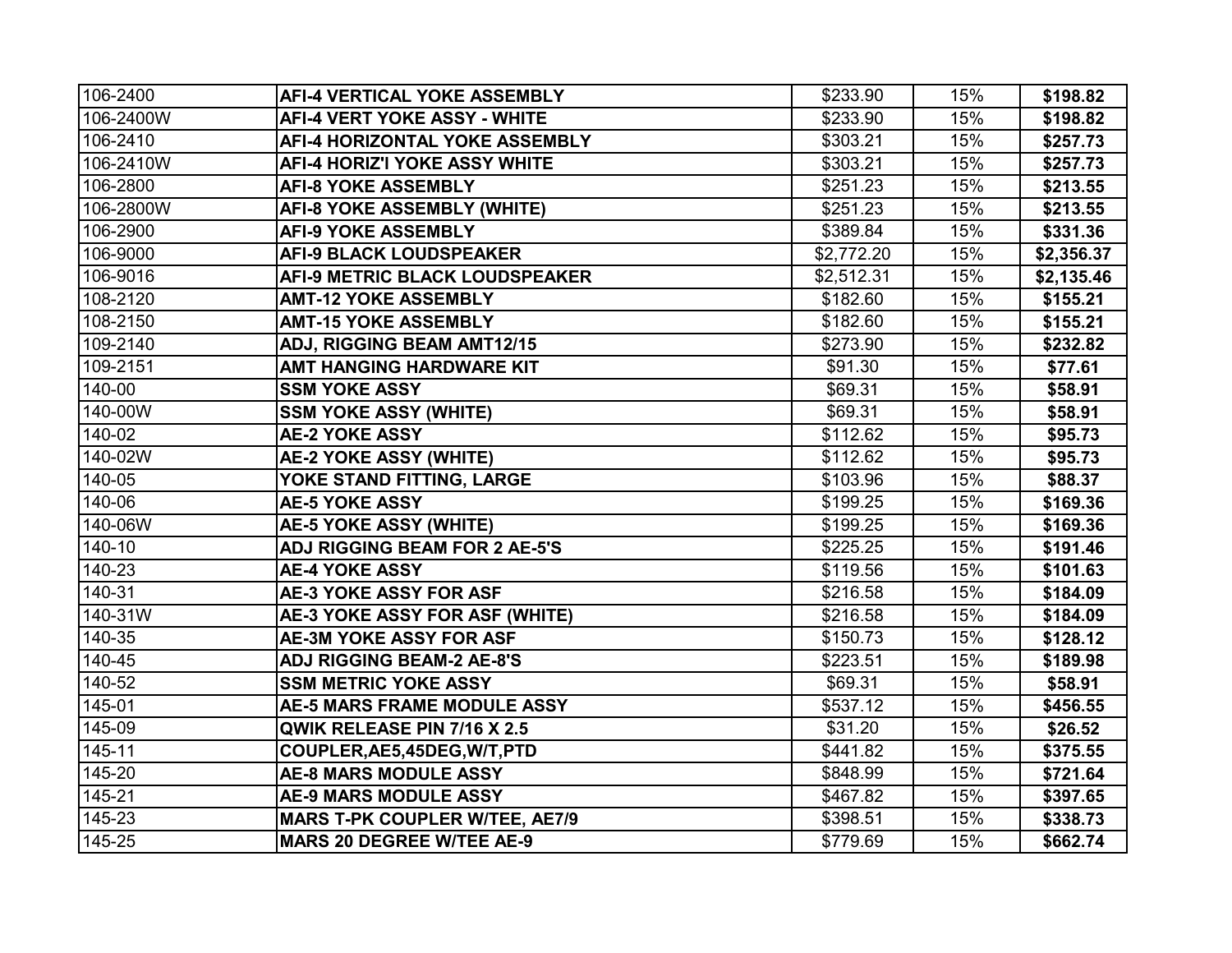| 145-27                 | <b>MARS 30 DEG CPLR W/TEE, AE-9</b>                     | \$511.12     | 15% | \$434.45     |
|------------------------|---------------------------------------------------------|--------------|-----|--------------|
| 145-29                 | MARS 45 DEG CPLR W/TEE AE-7,9                           | \$545.77     | 15% | \$463.90     |
| 16MN-PSU               | POWER SUPPLY, 16 CHANNELS                               | \$5,298.66   | 15% | \$4,503.86   |
| 16MN-RIGGING           | <b>CUSTOM RIGGING FOR 16MN PANELS - FOR TRAILER AND</b> | \$32,607.12  | 15% | \$27,716.05  |
|                        | <b>FLYING ON MAST</b>                                   |              |     |              |
| 16MN-SYS               | 4MN MODULES (4) INSTALLED ON FRAME , MOUNTED ON         | \$189,812.70 | 15% | \$161,340.80 |
|                        | <b>CART</b>                                             |              |     |              |
| 1MN-P                  | 1MN SPEAKER MODULES (INCLUDES YOKE BRACKETS)            | \$4,075.87   | 15% | \$3,464.49   |
| 1MN-SP-D/P             | <b>SELF POWERED 1MN SPEAKER WITH DSP &amp; POWER</b>    | \$4,483.49   | 15% | \$3,810.97   |
|                        | <b>MODULE</b>                                           |              |     |              |
| 230-0100               | HANDLE SET, CA-AMPLIFIER                                | \$31.20      | 15% | \$26.52      |
| 230-0110               | <b>REAR RACK EAR SET, CA-AMP</b>                        | \$24.27      | 15% | \$20.63      |
| 2518                   | <b>CONNECTOR KIT 18 GAUGE 30 PCS</b>                    | \$48.20      | 15% | \$40.97      |
| 2520                   | <b>CONNECTOR KIT 20 GAUGE 30 PCS</b>                    | \$48.20      | 15% | \$40.97      |
| 2522                   | <b>CONNECTOR KIT 22 GAUGE 30 PCS</b>                    | \$48.20      | 15% | \$40.97      |
| <b>2MN-ARRAY WMBKT</b> | 2MN ARRAY WALL MOUNT BRACKET                            | \$3,957.69   | 15% | \$3,364.04   |
| 2MN-GRID-LOWER         | LOWER GRID UNIT FOR MOUNTING 2MN ARRAYS TO WALL         | \$994.51     | 15% | \$845.33     |
|                        | <b>OR BRACKET</b>                                       |              |     |              |
| 2MN-GRID-UPPER         | UPPER GRID UNIT FOR MOUNTING 2MN ARRYS TO WALL OR       | \$1,980.88   | 15% | \$1,683.75   |
|                        | <b>BRACKET</b>                                          |              |     |              |
| 2MN-MM                 | <b>2MN MAGNETIC MOUNT</b>                               | \$2,376.66   | 15% | \$2,020.16   |
| 2MN-P                  | SELF POWERED 2MN SPEAKER- REQUIRES CLEAR VOICE          | \$4,891.08   | 15% | \$4,157.42   |
|                        | <b>POWER AND DSP MODULE</b>                             |              |     |              |
| <b>2MN-P RIGGING</b>   | <b>2MN ARRAY SIDE RIGGING BRACKETS</b>                  | \$1,426.57   | 15% | \$1,212.58   |
| 2MN-RIGGING            | <b>2MN SIDE RIGGING PLATES</b>                          | \$1,426.57   | 15% | \$1,212.58   |
| 2MN-YOKE2              | UPPER/LOWER FLY BRKTS FOR 2MN (OUTDOOR USE)             | \$1,178.34   | 15% | \$1,001.59   |
| 3MN-P                  | <b>3MN SPEAKER MODULES</b>                              | \$15,530.13  | 15% | \$13,200.61  |
| 3XL                    | NEAR 3XL 2 CH X 350W AMP W/DSP                          | \$1,348.76   | 15% | \$1,146.45   |
| 4MN                    | 4 DRIVERS 400W 4 OHM                                    | \$6,929.01   | 15% | \$5,889.66   |
| 4MN-ARRAY-WBKT         | LARAGE ARRAY WALL/POLE MOUNT BRACKET 2PC, 6             | \$3,957.69   | 15% | \$3,364.04   |
| 4MN-GRID-UPPER         | UPPER ARRAY GRID PLATE FOR 4MN-P SPEAKER                | \$1,980.88   | 15% | \$1,683.75   |
| 4MN-P                  | <b>4MN SPEAKER MODULES</b>                              | \$8,151.79   | 15% | \$6,929.02   |
| 4MN-RIGGING            | <b>BRACKET FOR 4MN ARRAY</b>                            | \$1,426.57   | 15% | \$1,212.58   |
| 4MN-WB-YOKES           | 4MN YOKES FOR SINGLE SPEAKERS                           | \$1,398.03   | 15% | \$1,188.33   |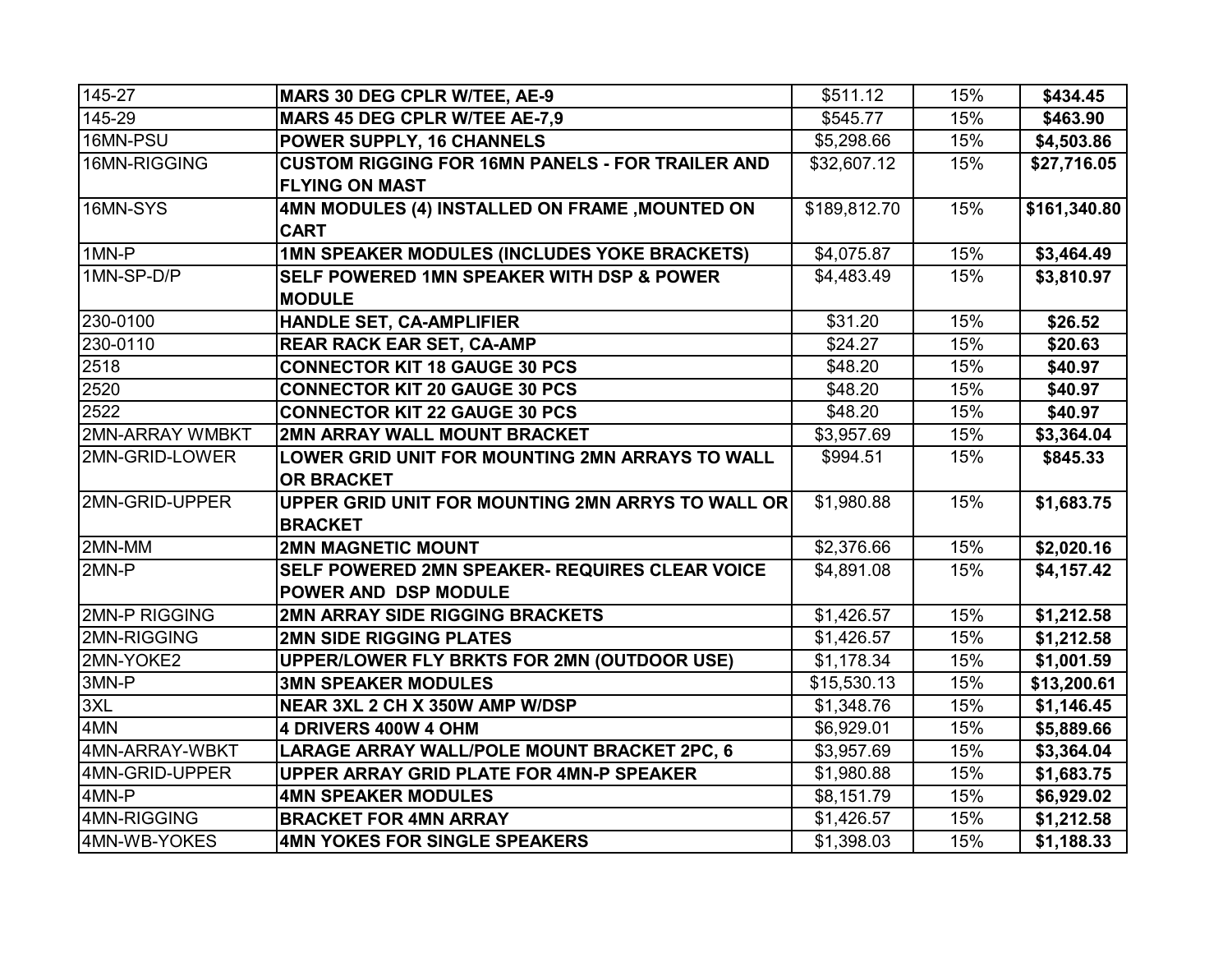| 4MN-YOKE           | YOKE BRACKET FOR 4MN ARRAYS O/S, UPPER & LOWER                        | \$1,304.29 | 15% | \$1,108.65 |
|--------------------|-----------------------------------------------------------------------|------------|-----|------------|
| 700501237          | PAGING UTI1 WITH RACK KIT                                             | \$571.45   | 15% | \$485.73   |
| 7XL                | NEAR 7XL 2 CH X 700W AMP W/DSP                                        | \$1,711.88 | 15% | \$1,455.10 |
| 8MN-PSU            | POWER SUPPLY, 8 CHANNELS                                              | \$4,850.32 | 15% | \$4,122.77 |
| A12                | 2-WAY, 3DRV, HIGH OUTPUT LOUDSP                                       | \$605.48   | 15% | \$514.66   |
| A2BLK              | <b>SPEAKER, MODEL A2 100W- BLACK</b>                                  | \$283.76   | 15% | \$241.20   |
| A2TBLK             | <b>SPEAKER, MODEL A2 W/XFMR BLACK</b>                                 | \$297.99   | 15% | \$253.29   |
| A2TWHT             | <b>SPEAKER, MODEL A2 W/XFMR WHITE</b>                                 | \$297.99   | 15% | \$253.29   |
| A2WHT              | SPEAKER, MODEL A2 100W- WHITE                                         | \$283.76   | 15% | \$241.20   |
| A6BLK              | <b>SPEAKER, MODEL A6 - BLACK</b>                                      | \$368.85   | 15% | \$313.52   |
| A6TBLK             | <b>SPEAKER, MODEL A6 W/XFMR BLACK</b>                                 | \$383.02   | 15% | \$325.57   |
| A6TWHT             | <b>SPEAKER, MODEL A6 W/XFMR WHITE</b>                                 | \$383.02   | 15% | \$325.57   |
| A6WHT              | <b>SPEAKER, MODEL A6 - WHITE</b>                                      | \$368.85   | 15% | \$313.52   |
| A8BLK              | <b>SPEAKER, MODEL A8 - BLACK</b>                                      | \$525.05   | 15% | \$446.29   |
| A8TBLK             | <b>SPEAKER, MODEL A8 W/XFMR BLACK</b>                                 | \$567.29   | 15% | \$482.20   |
| A8TWHT             | <b>SPEAKER, MODEL A8 W/XFMR WHITE</b>                                 | \$567.29   | 15% | \$482.20   |
| A8WHT              | <b>SPEAKER, MODEL A8 - WHITE</b>                                      | \$525.05   | 15% | \$446.29   |
| ACD2X2             | <b>SPEAKER, CEILING AMPLIFIED 2X2</b>                                 | \$133.74   | 15% | \$113.68   |
| ACD2X2U            | <b>ACD2X2 W/ BRIGHT WHITE GRILLS</b>                                  | \$133.74   | 15% | \$113.68   |
| <b>ACLCEU</b>      | AC LINE CORD, GENERIC, EU                                             | \$18.24    | 15% | \$15.50    |
| <b>ACLCUK</b>      | AC LINE CORD, GENERIC, UK                                             | \$18.24    | 15% | \$15.50    |
| ADP1               | <b>DOOR PHONE</b>                                                     | \$332.57   | 15% | \$282.68   |
| AEC-CARD           | AUDIO ECHO CANCELLING CARD FOR DCP-1000                               | \$1,111.44 | 15% | \$944.72   |
| AFI-4-WR           | AFI-4, PASSIVE, WEATHER RESISTANT, BLACK, SERIES 2                    | \$1,827.92 | 15% | \$1,553.73 |
| AFI-4W-WR          | AFI-4, WIDE, PASSIVE, WEATHER RESISTANT, BLACK,<br><b>SERIES 2</b>    | \$1,928.42 | 15% | \$1,639.16 |
| AFI-4W-WR-WHITE    | AFI-4, WIDE, PASSIVE, WEATHER RESISTANT, WHITE SERIES<br>$\mathbf{2}$ | \$1,928.42 | 15% | \$1,639.16 |
| AH <sub>15</sub> A | <b>15W AMPLIFIED HORN</b>                                             | \$202.36   | 15% | \$172.01   |
| AH <sub>5</sub> A  | <b>5 WATT HORN</b>                                                    | \$172.37   | 15% | \$146.51   |
| ALAC1B             | <b>ALA-C1 LINE ARRAY, BLACK</b>                                       | \$1,083.83 | 15% | \$921.26   |
| ALAC1W             | <b>ALA-C1 LINE ARRAY, WHITE</b>                                       | \$1,083.83 | 15% | \$921.26   |
| AMBSL1             | 1W SELF/AMP SLANT MTL ENCL,8"                                         | \$138.75   | 15% | \$117.94   |
| AMBSQ1             | 1W SELF/AMP SQ MTL ENCL,8"                                            | \$138.75   | 15% | \$117.94   |
|                    |                                                                       |            |     |            |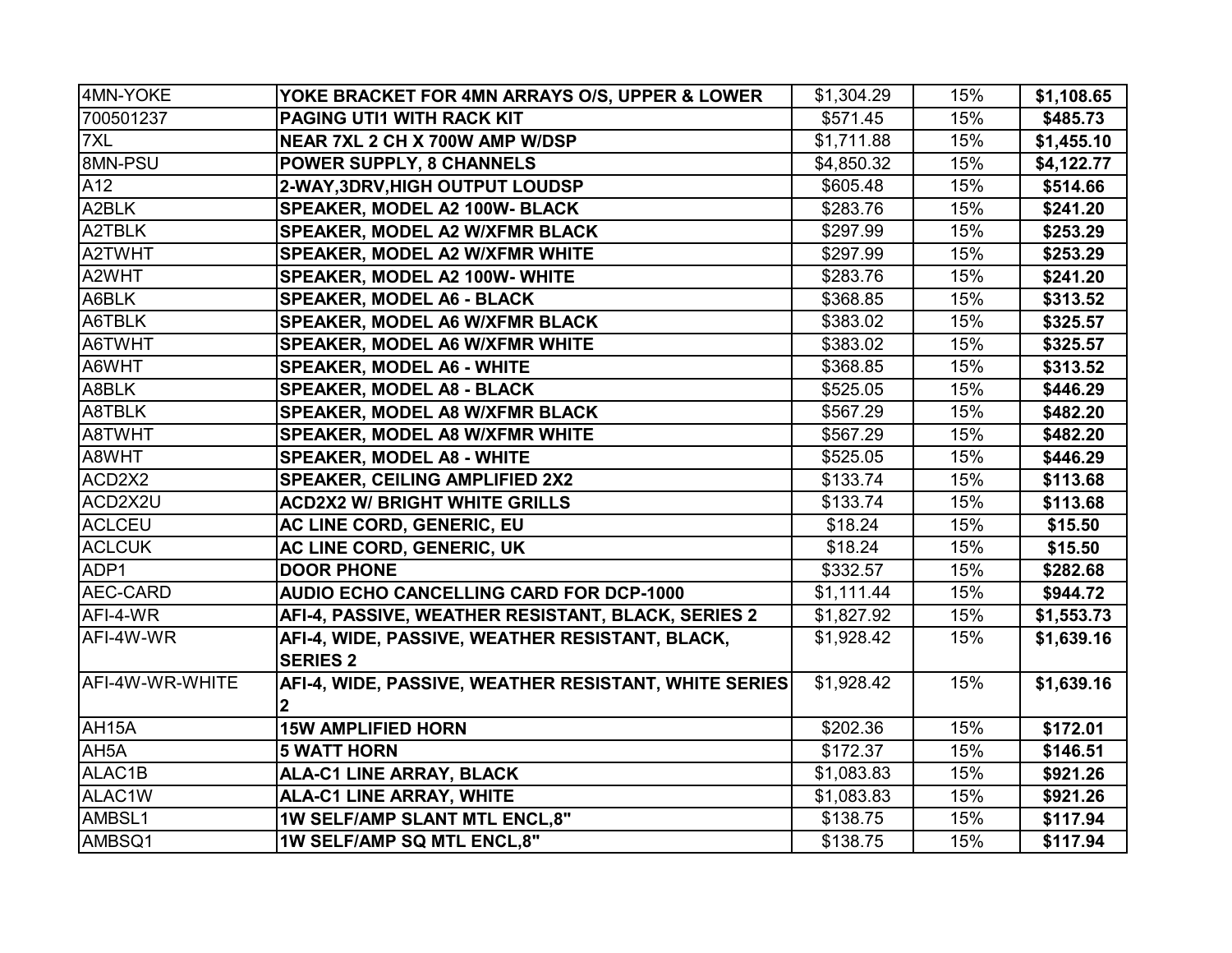| <b>AMP120</b>       | <b>6 CH 120W MIXER/AMPLIFIER</b>                    | \$1,098.90 | 15% | \$934.07   |
|---------------------|-----------------------------------------------------|------------|-----|------------|
| AMP30               | MIXER/AMPLIFIERS 30 WATTS, 70.7V/25V DUAL RCA INPUT | \$416.81   | 15% | \$354.29   |
| <b>AMP300</b>       | 3 CH 300W MIXER/AMPLIFIER                           | \$1,874.09 | 15% | \$1,592.98 |
| AMT12               | 12" APOGEE MOLDED TRAP SPEAKER                      | \$399.43   | 15% | \$339.52   |
| AMT <sub>15</sub>   | 15" APOGEE MOLDED TRAP SPEAKER                      | \$456.50   | 15% | \$388.03   |
| ANS <sub>1R</sub>   | <b>AMBIENT NOISE MODULE</b>                         | \$398.93   | 15% | \$339.09   |
| <b>ANS500M</b>      | <b>SENSOR MODULE FOR ANS500</b>                     | \$59.80    | 15% | \$50.83    |
| <b>ANS501</b>       | <b>AMBIENT NOISE SENSOR</b>                         | \$584.54   | 15% | \$496.86   |
| APH <sub>20</sub> T | <b>20 WATT PAGING HORN</b>                          | \$180.80   | 15% | \$153.68   |
| APH30-IP            | 30 WATT PAGING HORN with IP MODULE                  | \$1,212.02 | 15% | \$1,030.22 |
| APH30T              | <b>30 WATT PAGING HORN</b>                          | \$228.23   | 15% | \$194.00   |
| ASM1                | <b>SPKR, SELF-AMP EZ MOUNT CEILING</b>              | \$91.08    | 15% | \$77.42    |
| ASTB4               | A-SERIES COVER BOOT (4/bag)                         | \$41.56    | 15% | \$35.33    |
| ASUG1               | <b>ASUG1 w/BRIGHT WHITE GRILLE</b>                  | \$73.15    | 15% | \$62.18    |
| <b>ASUG1DK</b>      | <b>ASWG1DK w/BRIGHT WHITE GRILLE</b>                | \$73.15    | 15% | \$62.18    |
| ASWB1               | <b>AMPLIFIED SPEAKER WALL BAFFLE</b>                | \$108.46   | 15% | \$92.19    |
| ASWG1               | <b>SPKR 8IN 1WATT WHITE CEIL GRIL</b>               | \$73.15    | 15% | \$62.18    |
| ASWG1DK             | <b>SPKR 8IN 1WATT WHITE CEIL GRIL</b>               | \$73.15    | 15% | \$62.18    |
| AT10A               | <b>AUTO XFMR ATTENUATOR</b>                         | \$51.48    | 15% | \$43.76    |
| AT35A               | <b>ATTENUATOR (57-4422-01)</b>                      | \$59.40    | 15% | \$50.49    |
| ATP <sub>10</sub>   | 10W ATTEN. W/PRIORITY OVERRIDE                      | \$76.47    | 15% | \$65.00    |
| ATP35               | 35W ATTEN. W/PRIORITY OVERRIDE                      | \$92.55    | 15% | \$78.67    |
| <b>BAL2S</b>        | <b>BASIC SCREW INPUT MOD M SERIES</b>               | \$106.88   | 15% | \$90.85    |
| <b>BBF</b>          | <b>FLUSH MOUNT BACKBOX</b>                          | \$213.80   | 15% | \$181.73   |
| <b>BBFM6</b>        | <b>BACKBOX FLUSH MOUNT 6" DEEP</b>                  | \$95.11    | 15% | \$80.84    |
| <b>BBS</b>          | <b>SURFACE MOUNT BACKBOX</b>                        | \$263.30   | 15% | \$223.81   |
| <b>BBSM6</b>        | <b>BACKBOX SURFACE MOUNT 6" DEEP</b>                | \$86.48    | 15% | \$73.51    |
| <b>BBX8B</b>        | <b>BACK-CAN FOR LCS8 SERIES SPEAKERS, METAL</b>     | \$27.94    | 15% | \$23.75    |
| BC <sub>1</sub>     | <b>BEAM CLAMP FOR SPT/HSEZ HORNS</b>                | \$16.35    | 15% | \$13.90    |
| <b>BCBC</b>         | <b>DUAL H/H MIC BATTERY CHARGER</b>                 | \$73.52    | 15% | \$62.49    |
| <b>BCHM</b>         | <b>HEADSET MIC USED w/BCWBT</b>                     | \$49.48    | 15% | \$42.06    |
| BCLM1               | MIC, LAV MIC (REPLACEMENT FOR BP SYSTEM)            | \$89.01    | 15% | \$75.66    |
| <b>BDT30A</b>       | <b>BIDIRECT HORN W/XFRM 30 WATT</b>                 | \$282.13   | 15% | \$239.81   |
| <b>BOMDMU</b>       | <b>MULTIPLE MESSAGE UNIT</b>                        | \$4,767.03 | 15% | \$4,051.98 |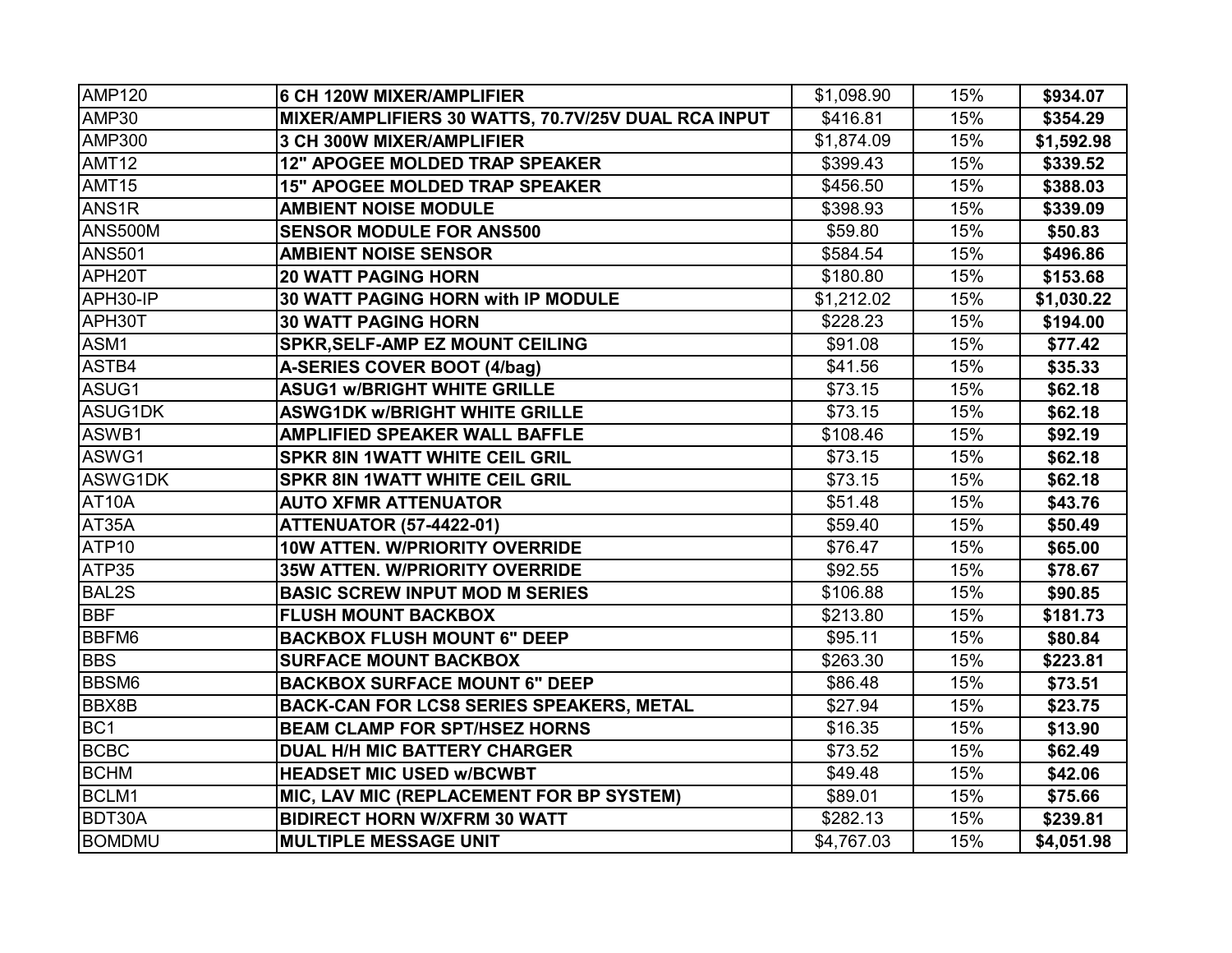| <b>BOUTIQUE SG8</b>   | <b>SCALABLE PAVA SYSTEM AUXILIARY UNIT - 8 ZONE,</b>     | \$2,909.26 | 15% | \$2,472.87 |
|-----------------------|----------------------------------------------------------|------------|-----|------------|
|                       | <b>NETWORK (OPTIONAL)</b>                                |            |     |            |
| <b>BOUTIQUE SL8</b>   | <b>SCALABLE PAVA SYSTEM AUXILIARY UNIT - 8 ZONE,</b>     | \$2,434.28 | 15% | \$2,069.14 |
|                       | <b>DIGILINK</b>                                          |            |     |            |
| <b>BOUTIQUE VM425</b> | <b>SCALABLE PAVA SYSTEM MAIN UNIT-250W CLASS-D</b>       | \$4,441.05 | 15% | \$3,774.89 |
|                       | <b>AMPX1,4 ZONE</b>                                      |            |     |            |
| <b>BOUTIQUE VM450</b> | <b>SCALABLE PAVA SYSTEM MAIN UNIT - 500W CLASS-D AMP</b> | \$4,880.39 | 15% | \$4,148.33 |
|                       | <b>X1,4 ZONE</b>                                         |            |     |            |
| <b>BOUTIQUE VM825</b> | <b>SCALABLE PAVA SYSTEM MAIN UNIT - 250W CLASS-D AMP</b> | \$4,711.19 | 15% | \$4,004.51 |
|                       | <b>X1, 8 ZONE</b>                                        |            |     |            |
| <b>BOUTIQUE VM850</b> | <b>SCALABLE PAVA SYSTEM MAIN UNIT - 500W CLASS-D AMP</b> | \$5,153.52 | 15% | \$4,380.49 |
|                       | <b>X 1.8 ZONE</b>                                        |            |     |            |
| <b>BPA1000</b>        | 1 CH 1000W AUDIO POWER AMP                               | \$2,899.12 | 15% | \$2,464.25 |
| <b>BPA2120</b>        | 2 CH 120W AUDIO AMP MONO 240W                            | \$1,674.31 | 15% | \$1,423.16 |
| <b>BPA2240</b>        | 2 CH 240W AUDIO AMP MONO 480W                            | \$2,538.56 | 15% | \$2,157.78 |
| <b>BPA2480</b>        | 2 CH 480W AUDIO AMP MONO 960W                            | \$3,373.37 | 15% | \$2,867.36 |
| BPA60                 | <b>POWER AMPLIFIER 60 WATTS</b>                          | \$1,009.95 | 15% | \$858.46   |
| <b>BRG8B</b>          | TILE BRIDGE FOR LCS8 SERIES SPEAKER, METAL               | \$21.34    | 15% | \$18.14    |
| <b>BTQ - NET1</b>     | A/B: CAT5, DUAL RJ45, 100M                               | \$860.90   | 15% | \$731.77   |
| <b>BTQ - NET4</b>     | A/B: FIBER OPTIC, DUAL ST-STYLE, MULTI-MODE 2KM          | \$1,436.84 | 15% | \$1,221.31 |
| <b>BTQ - NET4S</b>    | A/B: FIBER OPTIC, DUAL ST-STYLE, SINGLE-MODE 20KM        | \$1,849.65 | 15% | \$1,572.20 |
| <b>BUFEX</b>          | <b>BUFFER EXPANDER</b>                                   | \$62.96    | 15% | \$53.52    |
| C <sub>10</sub>       | <b>10 WATT AMPLIFIER</b>                                 | \$340.56   | 15% | \$289.48   |
| C100                  | <b>100 WATT AMPLIFIER</b>                                | \$885.19   | 15% | \$752.41   |
| C20                   | <b>20 WATT AMPLIFIER</b>                                 | \$431.93   | 15% | \$367.14   |
| C35                   | <b>35 WATT AMPLIFIER</b>                                 | \$598.75   | 15% | \$508.94   |
| $\overline{C60}$      | <b>60 WATT AMPLIFIER</b>                                 | \$763.42   | 15% | \$648.91   |
| CA10A                 | <b>CALL SWITCH WITH SCR CIRCUIT</b>                      | \$45.72    | 15% | \$38.86    |
| CA11A                 | <b>CALL PRIVACY SWITCH W/SCR</b>                         | \$49.92    | 15% | \$42.43    |
| <b>CA17</b>           | <b>EMERGENCY CALL SWITCH</b>                             | \$35.68    | 15% | \$30.33    |
| <b>CA8000D</b>        | STEREO PWR AMP 940W INTO 4 ohm                           | \$1,723.96 | 15% | \$1,465.37 |
| <b>CA8000DE</b>       | STEREO PWR AMP,940W 4 OHMS/CH                            | \$1,723.96 | 15% | \$1,465.37 |
| CA8000DEC             | STEREO POWER AMP - 940W INTO 4OHMS /220VAC               | \$1,810.60 | 15% | \$1,539.01 |
| <b>CA8000DX</b>       | STEREO PWR AMP,940W,120V W/DSP                           | \$2,425.68 | 15% | \$2,061.83 |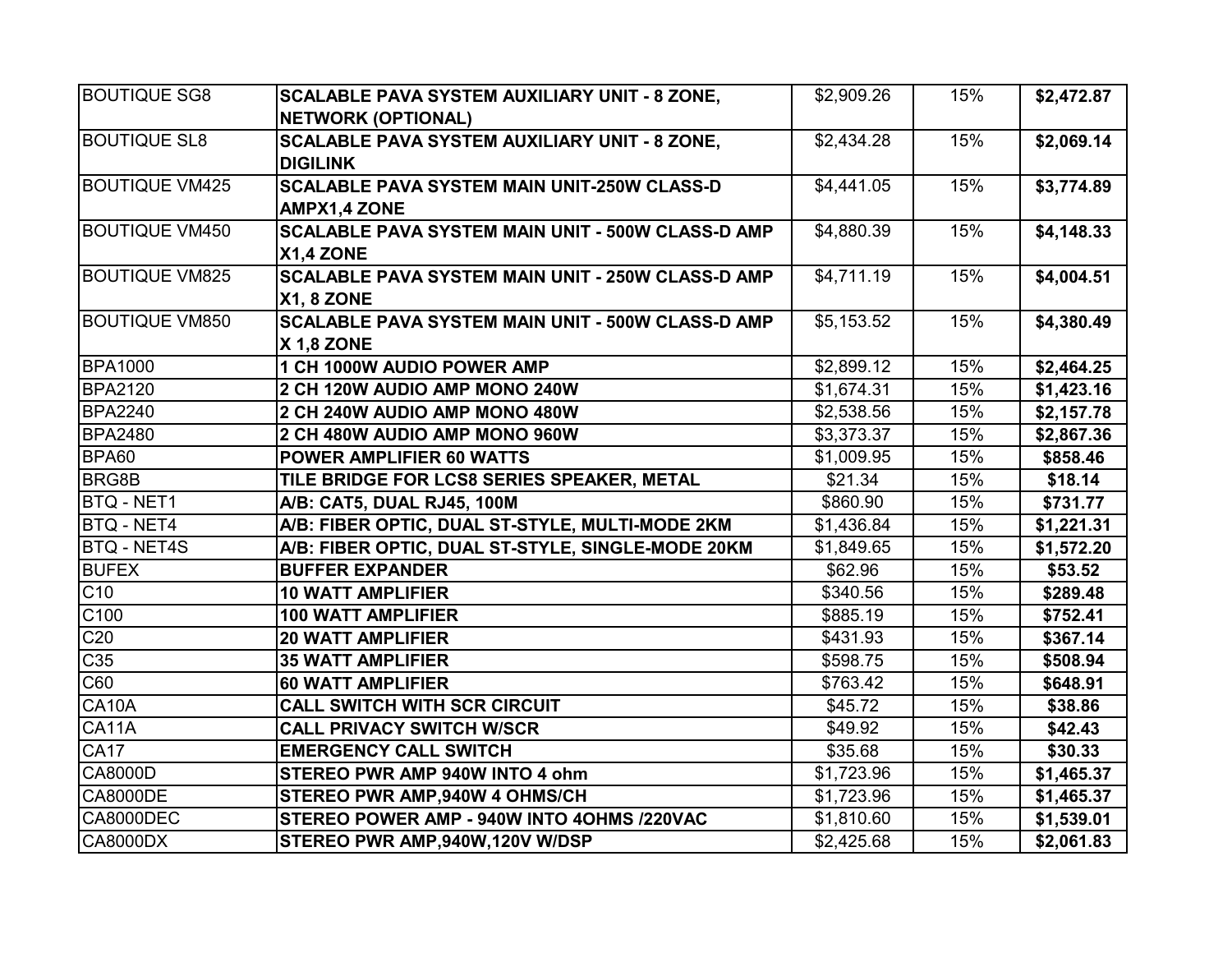| CA8000DXE                       | STEREO PWR AMP,940W,240V W/DSP                                               | \$2,425.68           | 15% | \$2,061.83  |
|---------------------------------|------------------------------------------------------------------------------|----------------------|-----|-------------|
| CAD20T-W                        | <b>WEATHER RESISTANT, MUSIC/SOUND PROJECTOR, WHITE</b>                       | \$224.80             | 15% | \$191.08    |
| CAM8PRO                         | <b>MIXER/PREAMPLIFIER CAM8PRO</b>                                            | \$1,143.49           | 15% | \$971.97    |
| CB-SS1G                         | CALL-IN BUTTON, MOMENTARY, 1G STAINLESS STEEL                                | \$56.54              | 15% | \$48.06     |
| CB-SS1G-LED-B                   | <b>CALL-IN BUTTON WITH ILLUMINATED LED</b>                                   | \$78.85              | 15% | \$67.02     |
|                                 | RING, MOMENTARY, 1G SS, BLUE                                                 |                      |     |             |
| CB-SS1G-LED-R                   | <b>CALL-IN BUTTON WITH ILLUMINATED LED</b>                                   | \$78.85              | 15% | \$67.02     |
|                                 | <b>RING, MOMENTARY, 1G SS, RED</b>                                           |                      |     |             |
| CBG06                           | TILE BRIDGE FOR CCS6/CCS6T                                                   | \$25.06              | 15% | \$21.30     |
| CC4021                          | AMPLIFER, 40W, 2 INPTS 1 P/LEVEL                                             | \$324.37             | 15% | \$275.71    |
| CC4041                          | AMPLIFIER, 40W, 4IN/1PRIORITY LV                                             | \$360.40             | 15% | \$306.34    |
| CDM-T5                          | <b>CHAIRMANS TOUCHSCREEN MICROPHONE STATION</b>                              | \$3,068.56           | 15% | \$2,608.28  |
| <b>CDM1000</b>                  | <b>DIGITAL MICROPHONE BASE</b>                                               | $\overline{$825.53}$ | 15% | \$701.70    |
| <b>CDTOUCHIP</b>                | <b>WALMT TOUCH SCN PAGING CONSOLE</b>                                        | \$5,639.94           | 15% | \$4,793.95  |
| CELL10BDT                       | SOUND PROJECTOR, BI-DIRECTIONAL 10W, BRACKET<br><b>MOUNT</b>                 | \$323.58             | 15% | \$275.04    |
| CELL10T                         | SOUND PROJECTOR, DIRECTIONAL 10W,<br><b>BALE(YOKE)MOUNT</b>                  | \$274.49             | 15% | \$233.32    |
| CELL20BDT                       | <b>BI-DIRECTIONAL EXTRUDED ALUMINUM 5" SOUND</b><br><b>PROJECTOR</b>         | \$405.37             | 15% | \$344.56    |
| CELL20T                         | SOUND PROJECTOR, DIRECTIONAL, 20W, BALE(YOKE)<br><b>MOUNT</b>                | \$352.48             | 15% | \$299.61    |
| CHEMDEMO001                     | CLEAR VOICE DEMO EXCLUSIVE FOR CHEMOURS PLANT,<br><b>PASS CHRISTIAN MISS</b> | \$12,553.75          | 15% | \$10,670.69 |
| CK10                            | <b>CABLE, 10 FOOT KIT</b>                                                    | \$24.38              | 15% | \$20.72     |
| CK10B                           | <b>BLK 10FT CABLE &amp; CLAMP</b>                                            | \$24.38              | 15% | \$20.72     |
| CK10W                           | <b>WHT 10FT CABLE &amp; CLAMP</b>                                            | \$24.38              | 15% | \$20.72     |
| CORE12X4                        | <b>12 X 4 MATRIX CONTROLLER</b>                                              | \$3,324.11           | 15% | \$2,825.49  |
| CORE4X12                        | 4 X 12 MATRIX CONTROLLER                                                     | \$3,324.11           | 15% | \$2,825.49  |
| CORE8X8                         | <b>8 X 8 MATRIX CONTROLLER</b>                                               | \$3,324.11           | 15% | \$2,825.49  |
| CS1EZ                           | <b>CEILING SPEAKER, 1W, EASY DESN</b>                                        | \$66.15              | 15% | \$56.23     |
| CSD <sub>1</sub> X <sub>2</sub> | <b>SPEAKER, CEILING 1 FT X 2 FT</b>                                          | \$103.60             | 15% | \$88.06     |
| CSD1X2U                         | <b>CSD1X2 w/BRIGHT WHITE GRILLE</b>                                          | \$103.60             | 15% | \$88.06     |
| CSD1X2VR                        | <b>SPKR, CEILING 1X2 PANEL W/VR</b>                                          | \$114.55             | 15% | \$97.37     |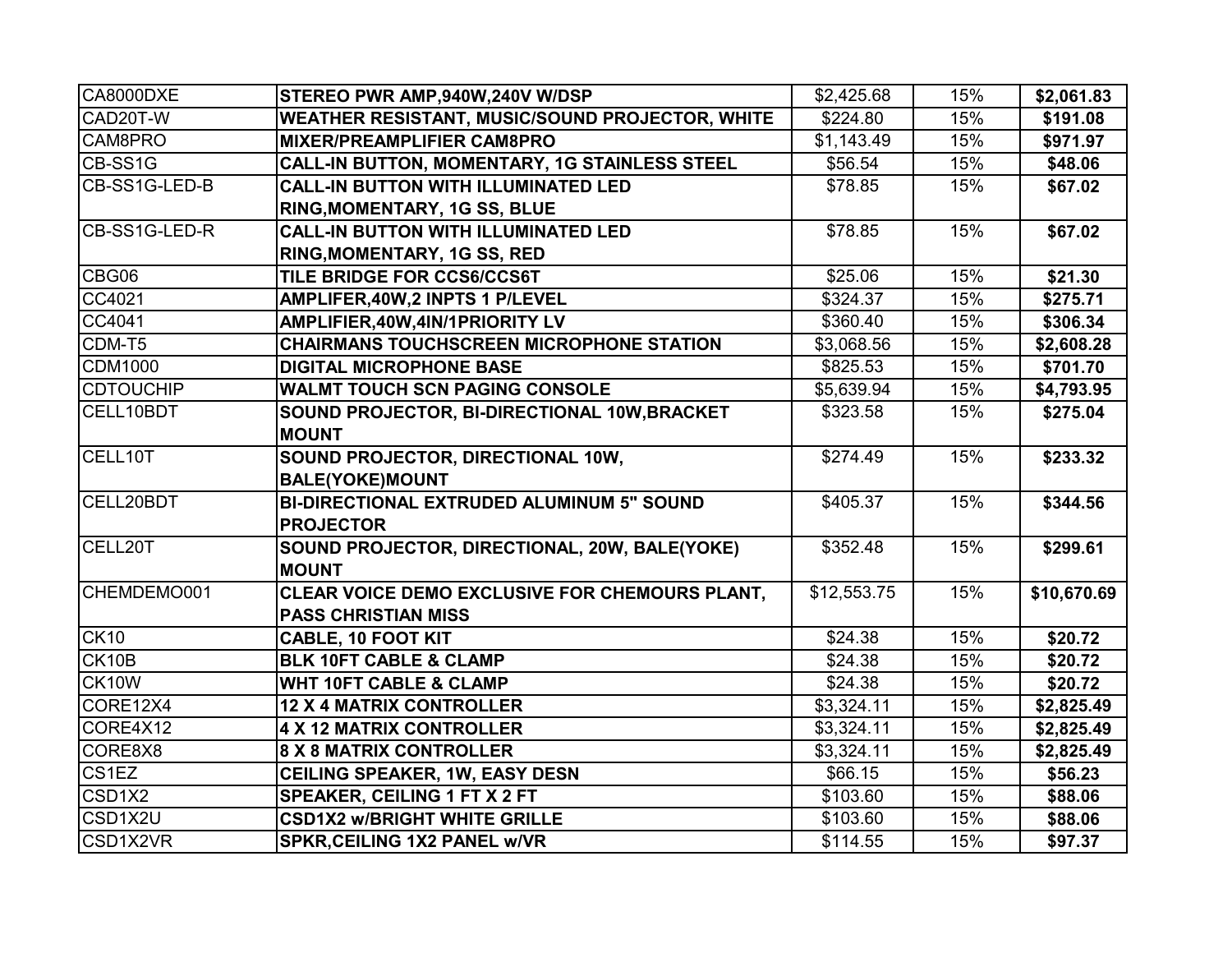| CSD1X2VRU                       | SPKR, 1X2 PNL w/VR ULTRA WHT                    | \$114.55   | 15% | \$97.37    |
|---------------------------------|-------------------------------------------------|------------|-----|------------|
| CSD <sub>2</sub> X <sub>2</sub> | <b>SPEAKER, CEILING 2 X 2 PANEL</b>             | \$133.23   | 15% | \$113.25   |
| CSD2X2L                         | CSD2X2, 8-OHM ONLY, OFF-WHITE                   | \$131.45   | 15% | \$111.73   |
| CSD2X2LU                        | <b>SPKR,8 OHMS ONLY BRIGHT WHITE</b>            | \$131.45   | 15% | \$111.73   |
| CSD2X2U                         | <b>SPKR, W/BRIGHT WHITE GRILLE</b>              | \$225.23   | 15% | \$191.45   |
| CSD2X2VR                        | <b>SPEAKER, CEILING 2X2 W/VR</b>                | \$153.03   | 15% | \$130.08   |
| CSD2X2VRU                       | <b>SPEAKER, 2X2 w/VR BRIGHT WHITE</b>           | \$153.03   | 15% | \$130.08   |
| DB-104-CAT/CAT                  | 4-MIC BREAK OUT BOX, CAT5e CONNECTIONS IN/OUT   | \$1,067.15 | 15% | \$907.08   |
| <b>DCA660</b>                   | <b>DIGITAL AMP 6 CH, 60 WATT/CH</b>             | \$3,728.98 | 15% | \$3,169.63 |
| DCP-LOOP-10M                    | POWER AUDIO CABLE FOR DB-104 BOXES              | \$253.70   | 15% | \$215.65   |
| DCP-LOOP-20M                    | POWER AUDIO CABLE FOR DB-104 BOXES              | \$430.89   | 15% | \$366.26   |
| DCP-LOOP-3M                     | POWER AUDIO CABLE FOR DB-104 BOXES              | \$108.75   | 15% | \$92.44    |
| <b>DCP1000</b>                  | <b>DSP PROCESSOR</b>                            | \$5,645.84 | 15% | \$4,798.96 |
| <b>DDU250</b>                   | <b>MIC, DESK DYNAMIC CARDIOD</b>                | \$270.93   | 15% | \$230.29   |
| <b>DFT120</b>                   | <b>DIGITAL FEEDBACK TERMINATOR</b>              | \$1,753.64 | 15% | \$1,490.59 |
| $\overline{DL}$ X24             | <b>RACK MOUNT PROCESSOR</b>                     | \$2,252.41 | 15% | \$1,914.55 |
| <b>DPA-8060</b>                 | CLASS D AMP, 60WX8CH (NO UL LISTING)            | \$3,698.51 | 15% | \$3,143.73 |
| DPM - KP                        | <b>ADDITIONAL 8+1 MICROPHONE KEYPAD</b>         | \$510.62   | 15% | \$434.03   |
| <b>DPM - MAIN</b>               | DIGITAL REDUNDANT LOOP PAGING MICROPHONE - MAIN | \$890.58   | 15% | \$756.99   |
|                                 | <b>UNIT</b>                                     |            |     |            |
| DPM - T5                        | DIGITAL REDUNDANT LOOP TOUCH-PANEL PAGING       | \$2,849.86 | 15% | \$2,422.38 |
|                                 | <b>MICROPHONE CONSOLE</b>                       |            |     |            |
| <b>DRZ120</b>                   | RECEIVER, AM, FM, MP, 120W                      | \$882.68   | 15% | \$750.28   |
| <b>DSM2000</b>                  | PUSH TO TALK DYNAMIC W/LOCK, BALANCED           | \$221.50   | 15% | \$188.28   |
| DST <sub>1</sub>                | TUNER, DIGITAL STEREO AM/FM                     | \$496.08   | 15% | \$421.67   |
| <b>ECS FRAME</b>                | <b>BASE FRAME FOR ECS /4 AEC CHLS</b>           | \$7,630.08 | 15% | \$6,485.57 |
| <b>ECS INPUT</b>                | <b>MIC/LINE LEVEL INPUTS X 4</b>                | \$1,165.36 | 15% | \$990.56   |
| <b>ECS OUTPUT</b>               | 0 db OUTPUTS X 4                                | \$726.09   | 15% | \$617.18   |
| FG15B                           | <b>FOREGROUND MUSIC SYSTEM 15W</b>              | \$134.86   | 15% | \$114.63   |
| FG15W                           | <b>FOREGROUND MUSIC SYSTEM 15W WH</b>           | \$134.86   | 15% | \$114.63   |
| <b>FMH15</b>                    | HORN, 15 WATT FLANGE MOUNTED, NON TRANSFORMER   | \$130.79   | 15% | \$111.17   |
| FMH15T                          | HORN, 15 WATT FLANGE MOUNTED                    | \$355.42   | 15% | \$302.11   |
| <b>FMHAR8</b>                   | <b>ADAPTER RING, FMH15T 8" SPKR</b>             | \$69.64    | 15% | \$59.19    |
| <b>FX150</b>                    | IP REMOTE, WHITE                                | \$1,938.60 | 15% | \$1,647.81 |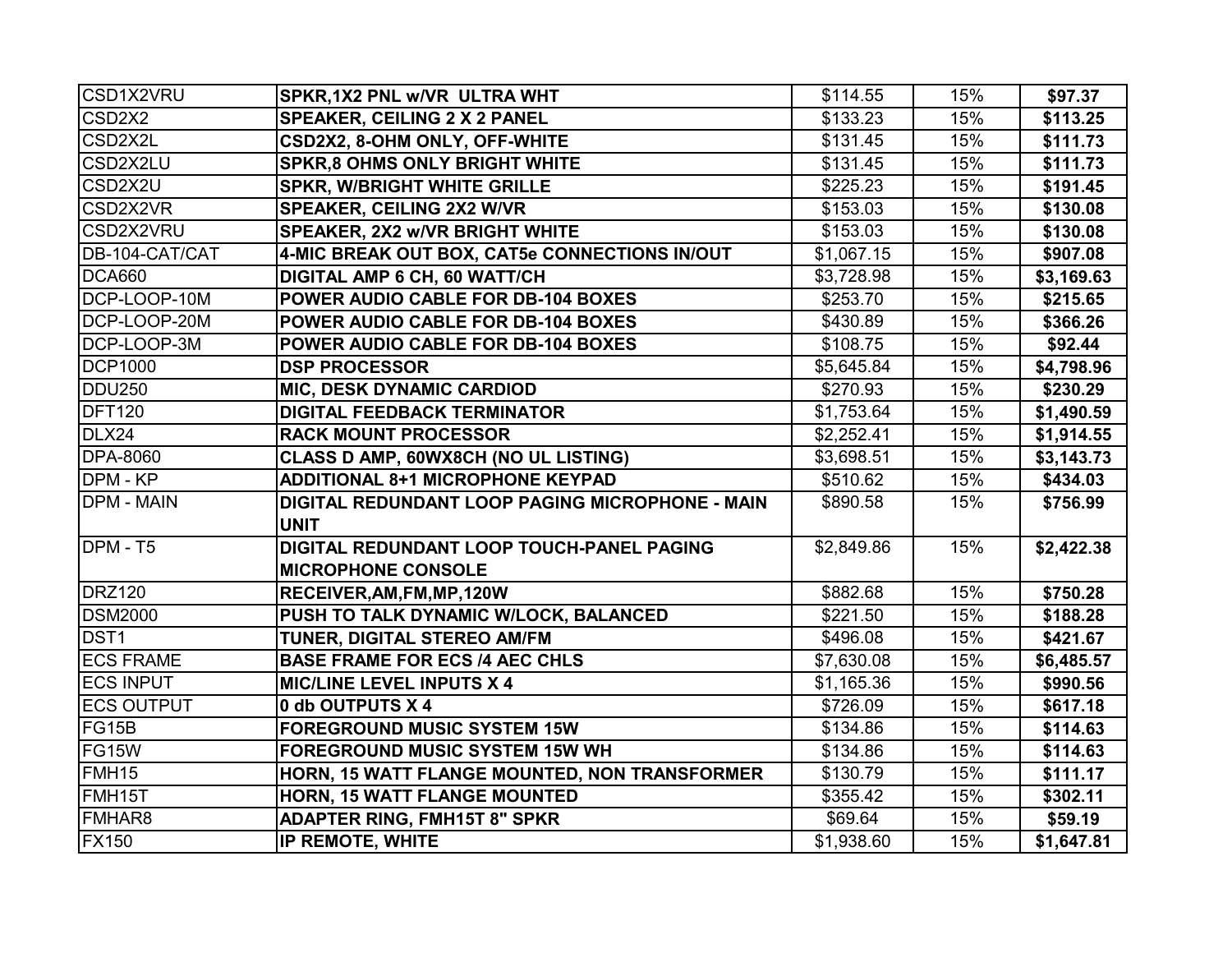| <b>FX150B</b>      | IP REMOTE, BLACK                                 | \$1,938.60 | 15% | \$1,647.81 |
|--------------------|--------------------------------------------------|------------|-----|------------|
| GA-MLE3-E32        | <b>EXPLOSION PROOF LOUDSPEAKER</b>               | \$1,333.07 | 15% | \$1,133.11 |
| GCU <sub>250</sub> | MIC, GOOSE NECK ELECT CARDIOID                   | \$421.34   | 15% | \$358.14   |
| GDU150             | MIC, GOOSE NECK DYN CARDIOID                     | \$132.81   | 15% | \$112.89   |
| GOOSENECK-MIC-     | <b>GOOSENECK MICROPHONE WITH LED RING</b>        | \$314.09   | 15% | \$266.98   |
| <b>GS100D</b>      | <b>AMPLIFIER, MIXER, 100W</b>                    | \$1,002.43 | 15% | \$852.07   |
| <b>GS150D</b>      | AMP, GS SERIES PUBLIC ADDRESS                    | \$1,154.19 | 15% | \$981.06   |
| GS250D             | AMP, GS SERIES PUBLIC ADDRESS                    | \$1,552.47 | 15% | \$1,319.60 |
| GS35D              | AMPLIFIER, MIXER, 35 WATT                        | \$717.24   | 15% | \$609.65   |
| GS4                | <b>GROUND STAKE, MULCH</b>                       | \$30.92    | 15% | \$26.28    |
| <b>GS500D</b>      | <b>GOLD SEAL 500W CLASS-D AMP</b>                | \$1,772.32 | 15% | \$1,506.47 |
| GS60D              | <b>AMPLIFIER, MIXER, 60 WATT</b>                 | \$879.56   | 15% | \$747.63   |
| <b>GSDRPK</b>      | 19" RPK FOR GS (D) MODELS                        | \$49.17    | 15% | \$41.79    |
| <b>GSRVC</b>       | <b>REMOTE VOLUME CONTROL GS SERIE</b>            | \$55.95    | 15% | \$47.56    |
| HDO100             | <b>MIC, HAND HELD DYNAMIC OMNIDIR</b>            | \$195.84   | 15% | \$166.46   |
| HDU150             | MIC, HAND HELD DYNANM CARDIOID                   | \$195.84   | 15% | \$166.46   |
| HDU250             | <b>MIC, HAND HELD DYN CARDIOID</b>               | \$238.11   | 15% | \$202.39   |
| HFCS1              | <b>HIGH FIDELITY CEILING SPKR WHT</b>            | \$185.61   | 15% | \$157.77   |
| HFCS <sub>1B</sub> | <b>HI-FI CEILING SPEAKER BLK</b>                 | \$185.61   | 15% | \$157.77   |
| <b>HFCS1LP</b>     | <b>H/F L/PROFILE CEILING SPKR WHT</b>            | \$185.61   | 15% | \$157.77   |
| <b>HFCS1LPB</b>    | LOW PROFILE, CEILING SPK BLACK                   | \$185.61   | 15% | \$157.77   |
| HFSF1              | <b>CEILING SPK, SMALL FOOTPRINT</b>              | \$136.14   | 15% | \$115.72   |
| HS15EZ             | HORN SPEAKER, 15W, EASY DESIGN                   | \$162.43   | 15% | \$138.07   |
| HS30EZ             | HORN SPEAKER, 30W, EASY DESIGN                   | \$205.30   | 15% | \$174.51   |
| HS7EZ              | HORN SPEAKER, 7W, EASY DESIGN                    | \$135.12   | 15% | \$114.85   |
| HSES <sub>10</sub> | <b>E-BOX MOUNTING STRAP 10/PKG</b>               | \$14.15    | 15% | \$12.03    |
| HTA125A            | <b>MOSFET POWER AMP 125 WATT</b>                 | \$1,268.67 | 15% | \$1,078.37 |
| HTA250A            | <b>MOSFET POWER AMP 250 WATT</b>                 | \$2,049.39 | 15% | \$1,741.98 |
| IDA8-FM            | <b>IDA8 FIREMAN'S MIC</b>                        | \$175.76   | 15% | \$149.40   |
| IDA8-NET-L2        | IDA8 NETWORK CARD, 1xSTFiber + 1xRJ45 CONNECTOR  | \$2,242.59 | 15% | \$1,906.20 |
| IDA8-NET-L2S       | IDA8 NETWORK CARD, 1xSTFiber +1xRJ45 CONNECTORS  | \$2,797.98 | 15% | \$2,378.28 |
| IDA8-NET-L4        | IDA8 NETWORK CARD, 1xRJ45 + 1xSTFiber CONNECTORS | \$2,242.59 | 15% | \$1,906.20 |
| IDA8-NET-L4S       | IDA8 NETWORK CARD, 1xRJ45 + 1xSTFiber CONNECTORS | \$2,797.98 | 15% | \$2,378.28 |
| <b>IDA8AIN</b>     | <b>IDA8 AUDIO INPUT CARD</b>                     | \$1,165.36 | 15% | \$990.56   |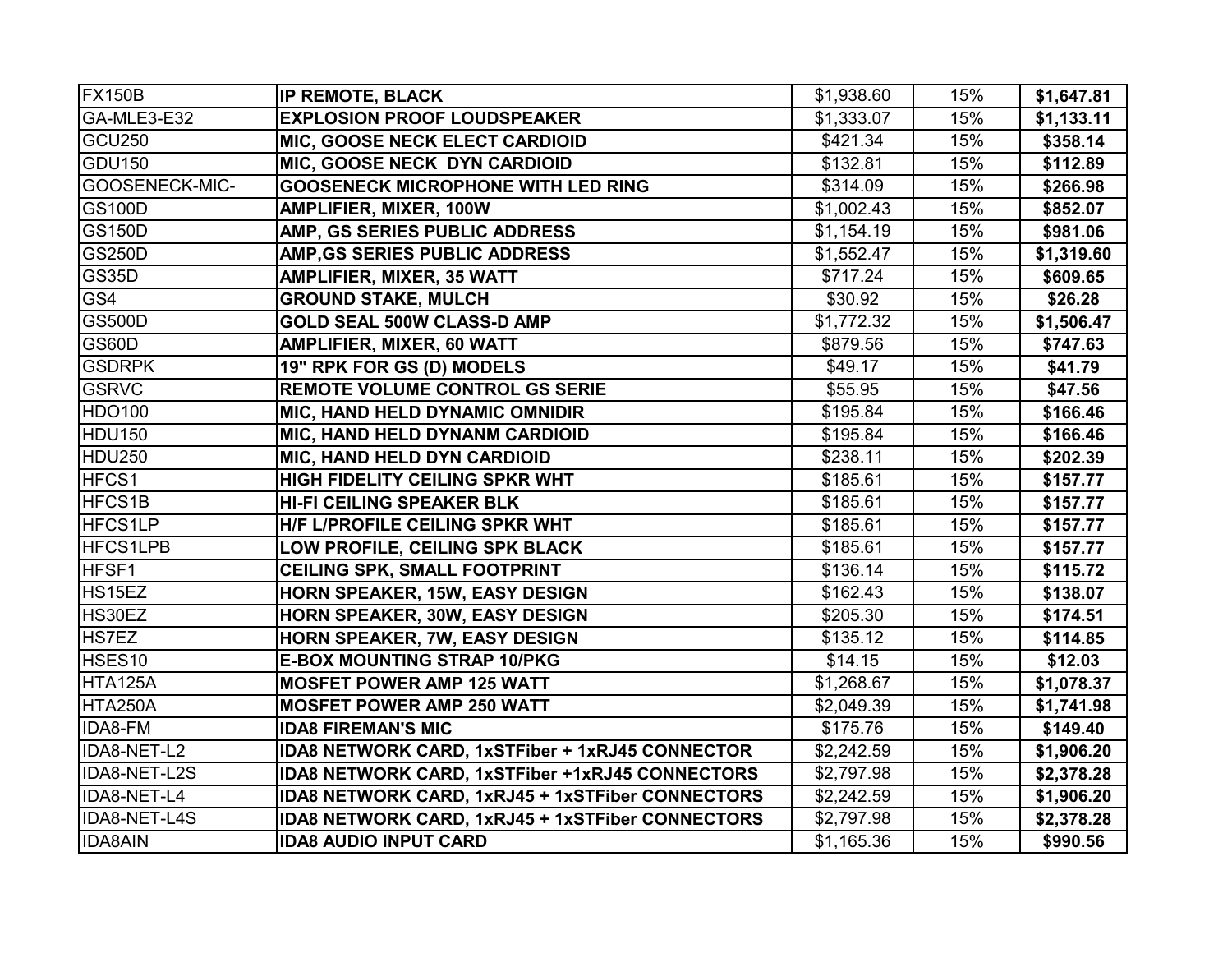| <b>IDA8AOUT</b>   | <b>IDA8 AUDIO OUPUT CARD</b>                    | \$726.09    | 15% | \$617.18    |
|-------------------|-------------------------------------------------|-------------|-----|-------------|
| IDA8C             | NETWORKABLE VOICE ALARM&PA SYS                  | \$14,698.88 | 15% | \$12,494.05 |
| IDA8C-RU          | NETWORKABLE VOICE ALARM&PA SYS                  | \$15,504.30 | 15% | \$13,178.66 |
| IDA8C-SW          | SWITCHING NETWORKABLE VOICE AND PA SYSTEM       | \$17,195.22 | 15% | \$14,615.94 |
| <b>IDA8S</b>      | NETWORKABLE VA/PUBLIC ADD SYS                   | \$7,965.39  | 15% | \$6,770.58  |
| <b>IDA8SAB</b>    | NETWORKABLE VA/PUBLIC ADD SYS                   | \$9,014.39  | 15% | \$7,662.23  |
| <b>IDA8T</b>      | <b>IDA8/T ACC &amp; TELEPHONE HY CARD</b>       | \$1,175.57  | 15% | \$999.23    |
| IE <sub>1</sub>   | <b>DIRECT BURIAL JUNCTION ENCLOSU</b>           | \$51.66     | 15% | \$43.91     |
| IG4M              | <b>SATELLITE SPEAKER, IN-GROUND/STAKE MOUNT</b> | \$412.92    | 15% | \$350.98    |
| IG6S2M            | NEAR 6.5" 2-WAY, IN/ON GRD LOUDSPEAKER, MULCH   | \$809.26    | 15% | \$687.87    |
| IG8S2             | <b>SPKR, IN GROUND, KODIAK BROWN</b>            | \$892.26    | 15% | \$758.42    |
| IG8S2M            | NEAR 8" 2-WAY, IN-GND, LOUDSPEAKER, MULCH       | \$892.26    | 15% | \$758.42    |
| <b>IGS100M</b>    | SUBWOOFER, INGROUND, 10" 8-Ohm, MULCH           | \$1,245.00  | 15% | \$1,058.25  |
| IGS <sub>12</sub> | <b>SUBWOOFER, INGRD, KODIAK BROWN</b>           | \$1,655.86  | 15% | \$1,407.48  |
| IGS12M            | <b>NEAR 12" IN-GROUND SUBWOOFER, MULCH</b>      | \$1,655.86  | 15% | \$1,407.48  |
| <b>IGS212M</b>    | NEAR DUAL 12" IN-GROUND SUBWOOFER, MULCH        | \$1,867.50  | 15% | \$1,587.38  |
| IH8A              | <b>TALK-BACK SPEAKER 8 OHM</b>                  | \$92.05     | 15% | \$78.24     |
| <b>IPSM</b>       | <b>IP SPEAKER MODULE</b>                        | \$910.71    | 15% | \$774.10    |
| <b>JB</b>         | <b>RS485 JUNCTION BOX FOR PPM/URC</b>           | \$38.35     | 15% | \$32.60     |
| KA <sub>1</sub> C | KNOB, ALUMINUM, LB5,6,8                         | \$24.90     | 15% | \$21.17     |
| KFLDS30T          | <b>30W WIDE DISPERSIONAL HORN</b>               | \$209.59    | 15% | \$178.15    |
| LB4B              | SPEAKER, ALL-ENVIRONMENT, BLACK                 | \$290.50    | 15% | \$246.93    |
| LB4TB             | SPEAKER, ALL-ENVIRONMENT, BLACK                 | \$332.00    | 15% | \$282.20    |
| LB4TM             | 2-WAY, 4 1/2" LF, 70V MULCH                     | \$332.00    | 15% | \$282.20    |
| LB4TW             | SPEAKER, ALL-ENVIRONMENT, WHITE                 | \$332.00    | 15% | \$282.20    |
| LB4W              | SPEAKER, ALL-ENVIRONMENT, WHITE                 | \$290.50    | 15% | \$246.93    |
| LB5B              | SPEAKER, ALL-ENVIRONMENT, BLACK                 | \$518.76    | 15% | \$440.95    |
| LB5TB             | SPEAKER, ALL-ENVIRONMENT, BLACK                 | \$560.26    | 15% | \$476.22    |
| LB5TW             | SPEAKER, ALL-ENVIRONMENT, WHITE                 | \$560.26    | 15% | \$476.22    |
| LB5W              | SPEAKER, ALL-ENVIRONMENT, WHITE                 | \$518.76    | 15% | \$440.95    |
| LB6B              | SPEAKER, ALL-ENVIRONMENT, BLACK                 | \$601.76    | 15% | \$511.50    |
| LB6TB             | SPEAKER, ALL-ENVIRONMENT, BLACK                 | \$643.26    | 15% | \$546.77    |
| LB6TW             | SPEAKER, ALL-ENVIRONMENT, WHITE                 | \$643.26    | 15% | \$546.77    |
| LB6W              | SPEAKER, ALL-ENVIRONMENT, WHITE                 | \$601.76    | 15% | \$511.50    |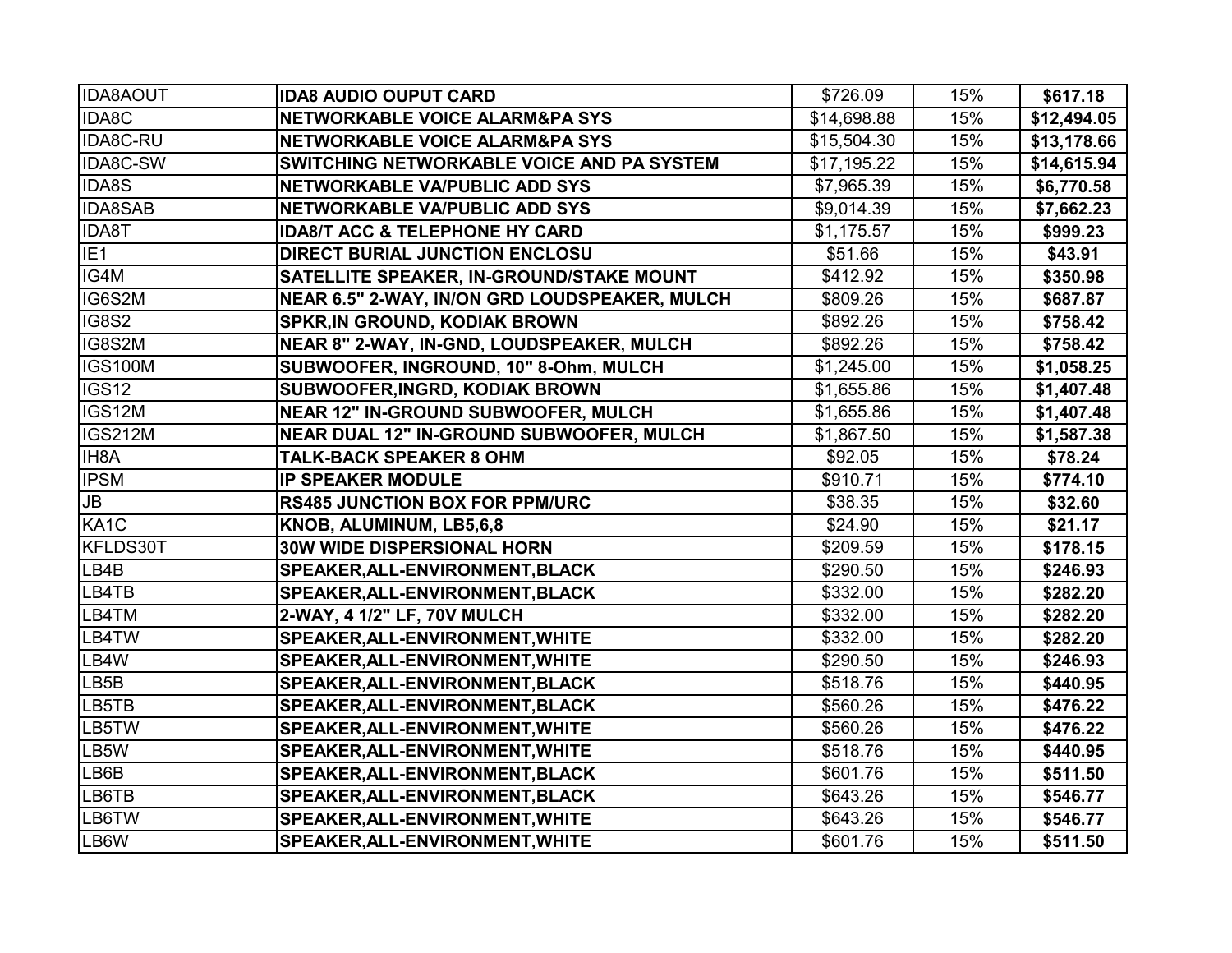| LB8B               | SPEAKER, ALL-ENVIRONMENT, BLACK                   | \$705.50   | 15% | \$599.68   |
|--------------------|---------------------------------------------------|------------|-----|------------|
| LB8TB              | SPEAKER, ALL-ENVIRONMENT, BLACK                   | \$747.00   | 15% | \$634.95   |
| LB8TW              | SPEAKER, ALL-ENVIRONMENT, WHITE                   | \$747.00   | 15% | \$634.95   |
| LB8W               | SPEAKER, ALL-ENVIRONMENT, WHITE                   | \$705.50   | 15% | \$599.68   |
| LBC-HK             | HANGING KIT FOR LBC SPEAKERS                      | \$49.54    | 15% | \$42.11    |
| LBC8T72-HK-DWN-B   | 8" HANGING SPKR KIT/LBC8T72, BLACK                | \$150.19   | 15% | \$127.66   |
| LBC8T72-HK-DWN-W   | 8" HANGING SPKR KIT/LBC8T72, WHITE                | \$150.19   | 15% | \$127.66   |
| LBC8T72-HK-UP-B    | 8" HANGING SPKR KIT/LBC8T72, BLACK                | \$150.19   | 15% | \$127.66   |
| LBC8T72-HK-UP-W    | 8" HANGING SPKR KIT/LBC8T72, WHITE                | \$150.19   | 15% | \$127.66   |
| LBC8T72B           | 8" 10w, 70.7v xfmr w/beam clamp, black            | \$112.09   | 15% | \$95.28    |
| LBC8T72W           | 8" 10w, 70.7v xfmr, w/beam clamp, White           | \$112.09   | 15% | \$95.28    |
| LCS8-IP-M          | CEILING SPKR, 8" WITH IP MODULE, AUX 20W AMP O/P, | \$1,007.01 | 15% | \$855.96   |
|                    | POE, BUILT IN MIC                                 |            |     |            |
| LCS8IP             | <b>IP CEILING SPEAKER</b>                         | \$1,074.06 | 15% | \$912.95   |
| LCS8T72            | 8" ROUND CEILING SPEAKER, 25/70V XFMR, 1MM WHITE  | \$55.07    | 15% | \$46.81    |
|                    | <b>METAL GRILL</b>                                |            |     |            |
| LCS8XT72           | 8" SPKR COAX 20W, CRS GRILLE                      | \$84.06    | 15% | \$71.45    |
| LIS8T72            | 8" TWIN CONE, 5W, XFMR, STL GR                    | \$162.38   | 15% | \$138.02   |
| LMM1S              | <b>LINE/MIC INPUT MODULE</b>                      | \$154.26   | 15% | \$131.12   |
| LMR1S              | LINE/MIC INPUT MODULE w/VC                        | \$167.38   | 15% | \$142.27   |
| LU10WAMP           | <b>AMPLIFIER, 10 WATT (408186061)</b>             | \$412.19   | 15% | \$350.36   |
| LU15W70VH          | <b>HORN, 15W LUCENT - GREY (408184117)</b>        | \$144.01   | 15% | \$122.41   |
| LU250WAMP          | <b>AMPLIFIER, 250 WATT LUCENT (408186096)</b>     | \$2,166.10 | 15% | \$1,841.19 |
| LU30W70VH          | <b>HORN, 30W LUCENT - GREY (408184133)</b>        | \$185.35   | 15% | \$157.55   |
| LU35WAMP           | AMPLIFIER, 35 WATT LUCENT (408186070)             | \$673.33   | 15% | \$572.33   |
| <b>LUADS</b>       | UNIV ANALOG DOORPHONE SPEAKER (408466555)         | \$331.21   | 15% | \$281.53   |
| <b>LUEZIRCS</b>    | EZ INSTALL 70V CEILING SPEAKER (408185981)        | \$70.31    | 15% | \$59.76    |
| LUFDBKEL           | FEEDBACK ELIMINATOR (408184265)                   | \$2,196.90 | 15% | \$1,867.37 |
| LUPCMALL           | <b>LUCENT PAGING CONTROL MODULE (408186013)</b>   | \$1,023.57 | 15% | \$870.03   |
| <b>LUPCMZONE</b>   | LUCENT 3 ZONE MODULE (408186039)                  | \$198.24   | 15% | \$168.50   |
| LUUDC              | CONTROLLER/SPKR UNIV DOORPHONE (408466563)        | \$680.83   | 15% | \$578.71   |
| LUUDS              | UNIVERSAL SPEAKER DOORPHONE (408466548)           | \$306.77   | 15% | \$260.75   |
| M <sub>2</sub> -VP | M2 TRANSDUCER IN VEST POCKET W/ HEADSET           | \$2,849.04 | 15% | \$2,421.68 |
|                    | <b>MIC, BATTERY, CHARGER</b>                      |            |     |            |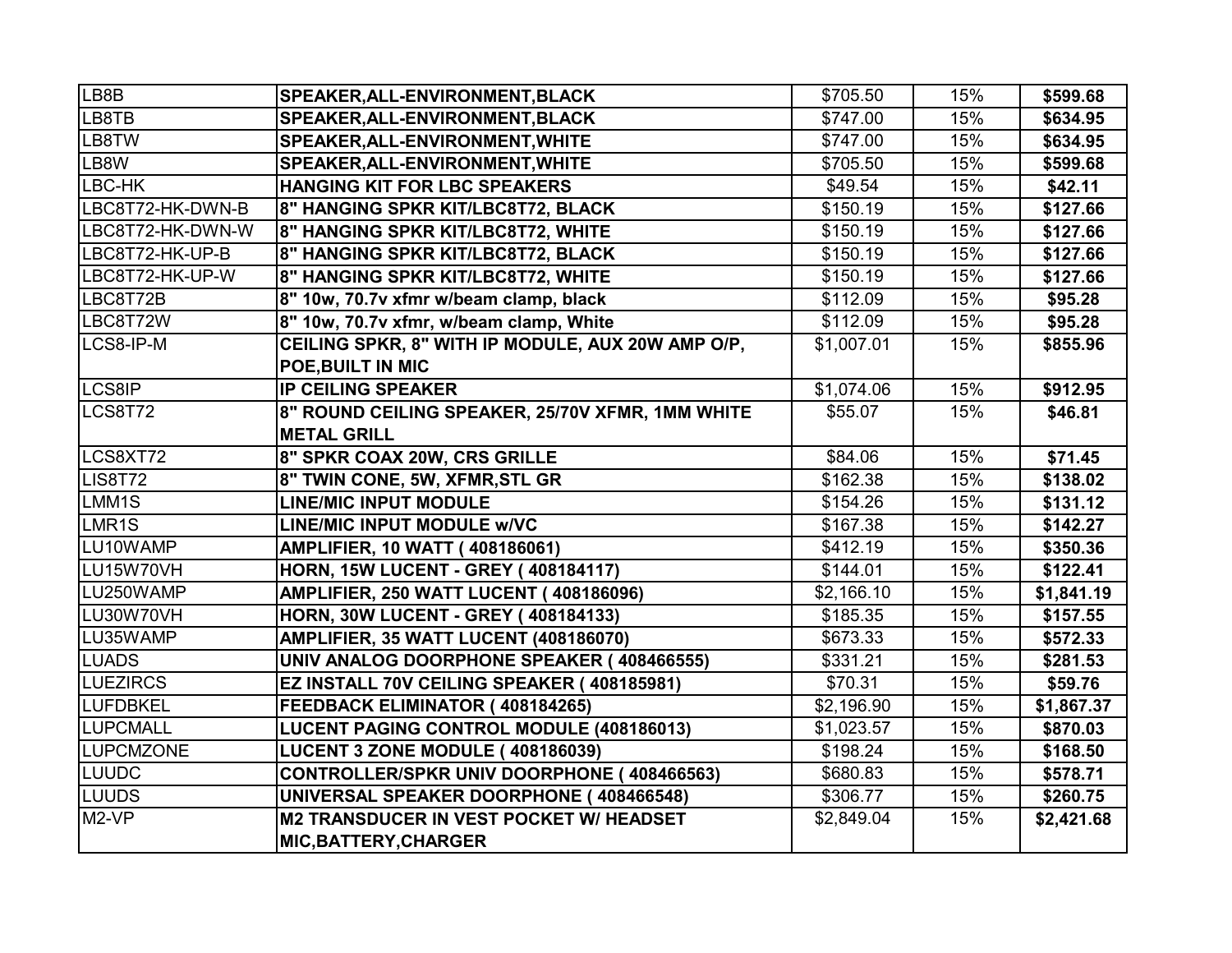| M300                | 300 WATT AMP / CHNL 4 OHMS                          | \$2,086.79 | 15% | \$1,773.77 |
|---------------------|-----------------------------------------------------|------------|-----|------------|
| M450                | 450 WATT AMP / CHNL 4 OHMS                          | \$2,390.72 | 15% | \$2,032.11 |
| M600                | 600 WATT AMP / CHNL 4 OHMS                          | \$2,705.03 | 15% | \$2,299.28 |
| <b>MAC</b>          | <b>25' MIC CABLE FEMALE CONNECTOR</b>               | \$57.07    | 15% | \$48.51    |
| MAX1R               | <b>MONO AUXILIARY MODULE</b>                        | \$98.63    | 15% | \$83.84    |
| MB8TSL              | <b>SLANT MTL ENCL, 8" 4W TRANS</b>                  | \$88.24    | 15% | \$75.00    |
| MB8TSLVR            | <b>SLANT MTL ENCL, 8"4W TRANS w/VR</b>              | \$106.92   | 15% | \$90.88    |
| MB8TSQ              | SQ MTL ENCL, 8" 4W TRANS                            | \$88.24    | 15% | \$75.00    |
| MB8TSQVR            | SQ MTL ENCL, 8" 4W TRANS w/VR                       | \$106.92   | 15% | \$90.88    |
| MBK08               | <b>MOUNTING BRKT FOR RCS SPKRS</b>                  | \$17.89    | 15% | \$15.21    |
| <b>MC27</b>         | <b>MICROPHONE CLIP ELAS PLAS 27mm</b>               | \$11.37    | 15% | \$9.66     |
| <b>MC28</b>         | <b>MIC, CLIP UDMS WIRELESS HANDHEL</b>              | \$11.15    | 15% | \$9.48     |
| MCD1X2U             | <b>SPEAKER, CEILING, ULTRA WHITE</b>                | \$79.88    | 15% | \$67.90    |
| MCD1X2UGRILLE       | <b>SPEAKER GRILLE, 1 X 2, WHITE</b>                 | \$34.23    | 15% | \$29.10    |
| MCD2X2U             | <b>SPEAKER, CEILING, ULTRA WHITE</b>                | \$102.72   | 15% | \$87.31    |
| MCD2X2UGRILLE       | <b>SPEAKER GRILLE, 2 X 2, WHITE</b>                 | \$50.23    | 15% | \$42.70    |
| <b>MCDMOD</b>       | <b>SPEAKER MODULAR, CEILING</b>                     | \$43.36    | 15% | \$36.86    |
| MCP35A              | <b>MASTER CONTROL PANEL</b>                         | \$1,636.87 | 15% | \$1,391.34 |
| MCS20T              | METAL COLUMNAR SPEAKER SYSTEM, 70V, 28W, WHITE      | \$480.55   | 15% | \$408.47   |
| MCS40T              | METAL COLUMNAR SPEAKER, 56W, WHITE                  | \$618.84   | 15% | \$526.01   |
| MCS80T              | METAL COLUMN SPEAKER, 70V 125W, WHITE               | \$999.11   | 15% | \$849.24   |
| MGN <sub>19</sub> A | MICROPHONE, 19INCH GOOSENECK                        | \$180.27   | 15% | \$153.23   |
| MIC <sub>1</sub> S  | <b>MICROPHONE INPUT MODULE</b>                      | \$144.98   | 15% | \$123.23   |
| MIC1X               | <b>MICROPHONE MODULE M-SERIES</b>                   | \$144.98   | 15% | \$123.23   |
| MIC2S               | <b>MICROPHONE SCREW TER INPUT MOD</b>               | \$106.88   | 15% | \$90.85    |
| MIC2X               | <b>MICROPHONE XLR INPUT MODULE</b>                  | \$106.88   | 15% | \$90.85    |
| MN-DSP              | <b>SPEAKER PROTECTION DSP UNIT</b>                  | \$3,056.92 | 15% | \$2,598.38 |
| MN-WMT              | WALL MOUNT "L" BRACKET - HOLDS UP TO (3) 2MN OR (2) | \$1,426.57 | 15% | \$1,212.58 |
|                     | 4MN                                                 |            |     |            |
| MPS1B               | HANGING PENDANT SPKR, BLK 70V                       | \$197.98   | 15% | \$168.28   |
| MPS <sub>1</sub> W  | HANGING PENDANT SPKR, WHT 70V                       | \$197.98   | 15% | \$168.28   |
| MPS2B               | <b>COAX MINI PENDANT SPEAKER BLK</b>                | \$264.29   | 15% | \$224.65   |
| MPS2W               | <b>COAX MINI PENDANT SPEAKER WHT</b>                | \$264.29   | 15% | \$224.65   |
| MR8                 | <b>STEEL MOUNTING RING FOR SPEAKR</b>               | \$23.78    | 15% | \$20.21    |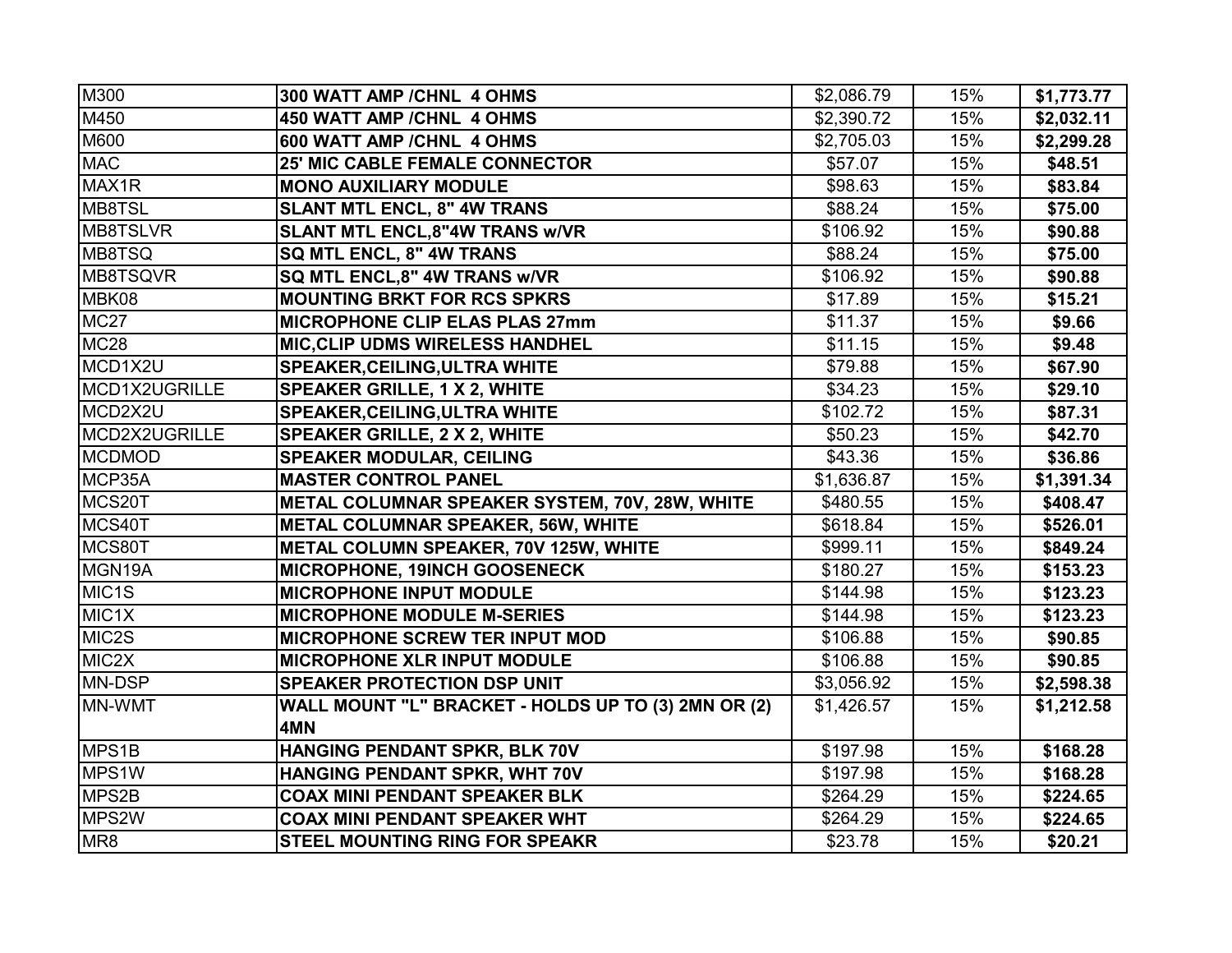| MRCA3             | <b>CABLE, MONAURAL RCA TO RCA 3ft</b>                | \$38.81     | 15% | \$32.99     |
|-------------------|------------------------------------------------------|-------------|-----|-------------|
| MRCA6             | <b>CABLE, MONAURAL RCA TO RCA 6ft</b>                | \$41.65     | 15% | \$35.40     |
| MSH30T7U          | 2/WAY 30W MUSIC/PROJ SPKR SYS                        | \$784.50    | 15% | \$666.83    |
| <b>MSM</b>        | <b>SHOCK MOUNT FEMALE XLR ON RUBB</b>                | \$65.78     | 15% | \$55.91     |
| <b>NEARSCAPES</b> | <b>SYSTEM, RESIDENTAL SPEAKER</b>                    | \$3,772.36  | 15% | \$3,206.51  |
| NEARSCAPES 4.1DSP | SYSTEM: (1) IGS 100M, (4) LB4TM, 1 (3XL)             | \$3,176.62  | 15% | \$2,700.13  |
| NEARSCAPES2.1     | <b>SYSTEM, RESIDENTIAL SPEAKER</b>                   | \$1,774.12  | 15% | \$1,508.00  |
| NEARSCAPES4.1     | <b>SYSTEM, RESIDENTIAL SPEAKER</b>                   | \$2,427.76  | 15% | \$2,063.60  |
| NET-CMS           | NETCARD, FIBER OPTIC MULTI MODE(A), SINGLE MODE(B)   | \$4,967.71  | 15% | \$4,222.55  |
| NET-CSM           | NETCARD, FIBER OPTIC SINGLE MODE (A), MULTI MODE (B) | \$4,967.71  | 15% | \$4,222.55  |
| NETL <sub>1</sub> | ATEIS NET SECURED AUDIO NETWOR                       | \$1,957.25  | 15% | \$1,663.66  |
| NETL3             | ATEIS NET SECURED AUDIO NETWOR                       | \$4,114.51  | 15% | \$3,497.33  |
| NETL3S            | ATEIS NET SECURED AUDIO NETWOR                       | \$4,916.96  | 15% | \$4,179.42  |
| <b>NQ-A2060</b>   | NYQUIST 2-CH. x 60w 1u AUDIO POWER AMP               | \$1,198.32  | 15% | \$1,018.57  |
| <b>NQ-A2120</b>   | NYQUIST 2-CH. x 120W 1U AUDIO POWER AMP              | \$1,768.93  | 15% | \$1,503.59  |
| <b>NQ-A2300</b>   | NYQUIST 2-CH. x 300W 2 U AUDIO POWER AMP             | \$2,271.08  | 15% | \$1,930.42  |
| <b>NQ-A4060</b>   | NYQUIST 4-CH X 60W 2U AUDIO POWER AMP                | \$1,814.58  | 15% | \$1,542.39  |
| <b>NQ-A4120</b>   | NYQUIST 4-CH x 120W 2U AUDIO POWER AMP               | \$2,659.12  | 15% | \$2,260.25  |
| <b>NQ-A4300</b>   | NYQUIST 4-CH x 300W 2U AUDIO POWER AMP               | \$3,412.33  | 15% | \$2,900.48  |
| NQ-C4000-B1       | C4000 SERIES SYSTEM SOFTWARE LICENSE - BUNDLE 1 (3   | \$3,081.39  | 15% | \$2,619.18  |
|                   | <b>ZONES/1 CCL PK/3YR S/W UPDATES)</b>               |             |     |             |
| NQ-C4000-B12UP    | <b>C4000 SERIES SYSTEM SOFTWARE LICENSE BUNDLE</b>   | \$1,186.90  | 15% | \$1,008.87  |
|                   | <b>UPGRADE -B1-B2</b>                                |             |     |             |
| NQ-C4000-B2       | C4000 SERIES SYSTEM SOFTWARE LICENSE - BUNDLE 2 (9   | \$4,268.29  | 15% | \$3,628.05  |
|                   | <b>ZONES/1 CCL PK/3YR S/W UPDATES)</b>               |             |     |             |
| NQ-C4000-B23UP    | C4000 SERIES SYSTEM SOFTWARE LICENSE BUNDLE          | \$3,012.90  | 15% | \$2,560.97  |
|                   | <b>UPGRADE - B2-B3</b>                               |             |     |             |
| NQ-C4000-B3       | C4000 SERIES SYSTEM SOFTWARE LICENSE - BUNDLE 3 (24  | \$7,281.19  | 15% | \$6,189.01  |
|                   | <b>ZONES/1 CCL PK/3YR S/W UPDATES)</b>               |             |     |             |
| NQ-C4000-B34UP    | <b>C4000 SERIES SYSTEM SOFTWARE LICENSE BUNDLE</b>   | \$9,700.64  | 15% | \$8,245.54  |
|                   | <b>UPGRADE - B3-B4</b>                               |             |     |             |
| NQ-C4000-B4       | C4000 SERIES SYSTEM SOFTWARE LICENSE - BUNDLE 4      | \$16,981.80 | 15% | \$14,434.53 |
|                   | (UNLIMITED ZONES/1 CCL PK/3YR S/W UPDATES)           |             |     |             |
| NQ-C4000AFL       | <b>C4000 SYSTEM SOFTWARE - AUTOMATIC FAILOVER</b>    | \$1,529.00  | 15% | \$1,299.65  |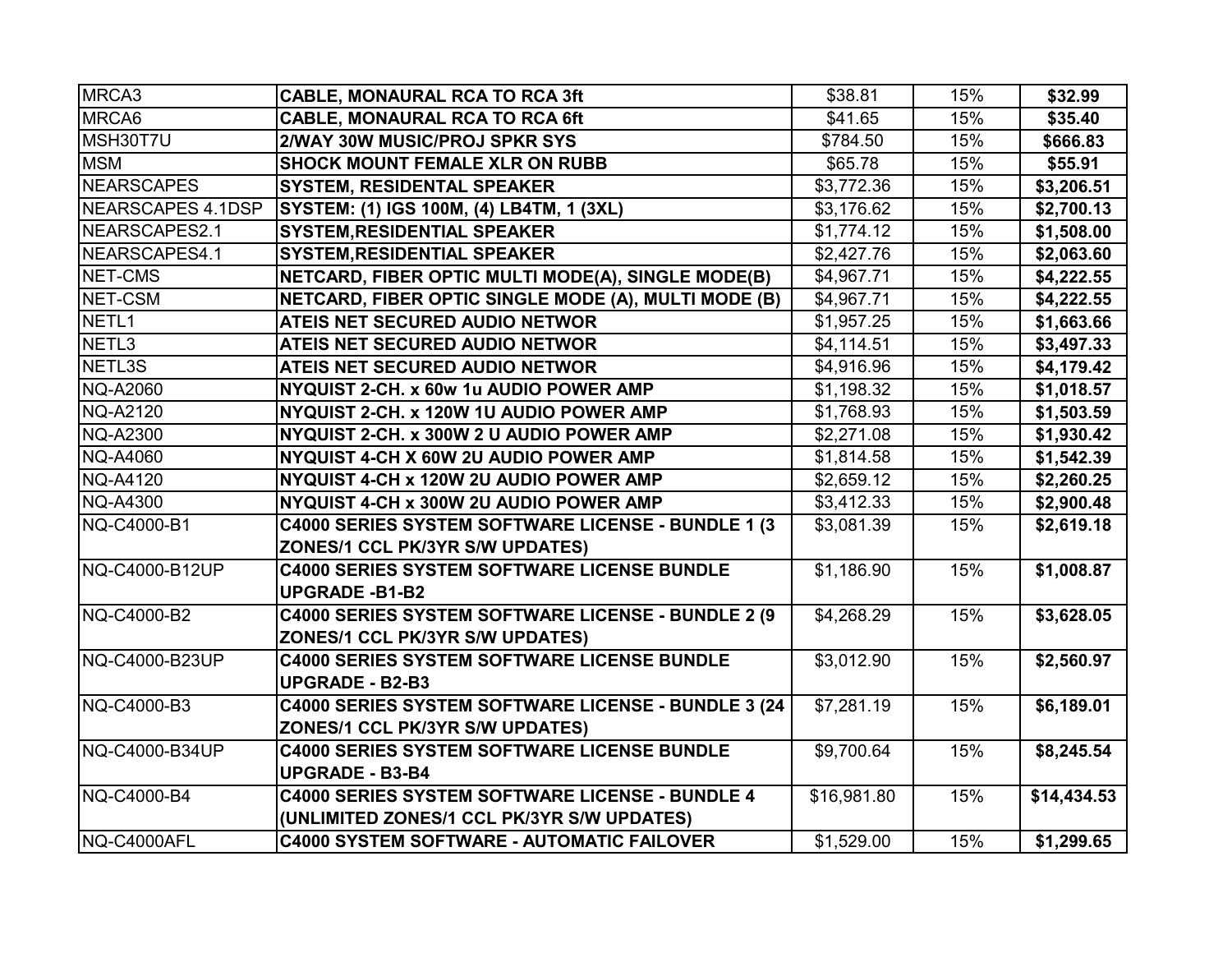| NQ-C4000API            | NYQUIST C4000 SYSTEM SOFTWARE LICENSE - ROUTINES          | \$869.00   | 15% | \$738.65   |
|------------------------|-----------------------------------------------------------|------------|-----|------------|
|                        | <b>API</b>                                                |            |     |            |
| NQ-C4000CCLX           | <b>C4000 SERIES SYSTEM SOFTWARE - CONCURRENT CALL</b>     | \$1,027.14 | 15% | \$873.07   |
|                        | <b>LICENSE EXPANSION PK (ADD 10 CCL)</b>                  |            |     |            |
| NQ-C4000ICL            | <b>C4000 SYSTEM SOFTWARE LICENSE - INTERCOM CALL</b>      | \$1,711.89 | 15% | \$1,455.11 |
|                        | LICENSE (PER CONCURRENT INTERCOM CALL)                    |            |     |            |
| NQ-C4000MBP            | C4000 SYSTEM SOFTWARE LICENSE - MAP BASED PAGNG           | \$1,369.50 | 15% | \$1,164.08 |
|                        | <b>LICENSE (PER SYSTEM)</b>                               |            |     |            |
| NQ-C4000PBXI           | <b>C4000 SERIES SYSTEM - PBX INTEGRATION SERVICES</b>     | \$570.64   | 15% | \$485.04   |
|                        | (TECH SUPPORT ASSIST WITH SIP, FXO, FXS INTEGRATIONS)     |            |     |            |
| NQ-C4000PZX            | <b>C4000 SERIES SYSTEM SOFTWARE - PAGING ZONE LICENSE</b> | \$1,141.25 | 15% | \$970.06   |
|                        | <b>EXPANSION PK (ADD 3 ZONES)</b>                         |            |     |            |
| NQ-C4000QPL            | <b>C4000 SYSTEM SOFTWARE LICENSE - QUEUED</b>             | \$1,141.25 | 15% | \$970.06   |
|                        | <b>PAGING/PAGE STACKING LICENSE (PER QUEUE)</b>           |            |     |            |
| NQ-C4000TTS            | C4000 SYSTEM SOFTWARE LICENSE - TEXT-TO-SPEECH            | \$1,826.00 | 15% | \$1,552.10 |
|                        | <b>LICENSE(PER SYSTEM)</b>                                |            |     |            |
| INQ-C4SWUP3YRB1        | 3-YEAR EXTENDED SYSTEM SOFTWARE UPDATE - BUNDLE           | \$693.31   | 15% | \$589.31   |
|                        | 1 (INCL BUG FIXES, STD FEATURES IN NEW RELEASES)          |            |     |            |
| INQ-C4SWUP3YRB2        | 3-YEAR EXTENDED SYSTEM SOFTWARE UPDATE - BUNDLE           | \$960.37   | 15% | \$816.31   |
|                        | 2 (INCL BUG FIXES, STD FEATURES IN NEW RELEASES)          |            |     |            |
| NQ-C4SWUP3YRB3         | 3-YEAR EXTENDED SYSTEM SOFTWARE UPDATE - BUNDLE           | \$1,638.27 | 15% | \$1,392.53 |
|                        | 3 (INCL BUG FIXES, STD FEATURES IN NEW RELEASES)          |            |     |            |
| <b>INQ-C4SWUP3YRB4</b> | 3-YEAR EXTENDED SYSTEM SOFTWARE UPDATE - BUNDLE           | \$3,820.92 | 15% | \$3,247.78 |
|                        | 4 (INCL BUG FIXES, STD FEATURES IN NEW RELEASES)          |            |     |            |
| <b>NQ-E7010</b>        | <b>I/O CONTROLLER</b>                                     | \$570.64   | 15% | \$485.04   |
| <b>NQ-E7020</b>        | <b>DIGITAL CALL SWITCH</b>                                | \$85.60    | 15% | \$72.76    |
| NQ-GA10P               | <b>NYQUIST 10W POE PLENUM-RATED INTERCOM MODULE</b>       | \$627.68   | 15% | \$533.53   |
| NQ-GA10PV              | NYQUIST 10W PoE PLENUM-RATED INTERCOM MODULE              | \$741.82   | 15% | \$630.55   |
|                        | <b>WIHT HDMI OUTPUT</b>                                   |            |     |            |
| NQ-GA20P2              | NYQUIST 20W PoE+ PLENUM-RATED INTEGRATED                  | \$787.47   | 15% | \$669.35   |
|                        | <b>AMPLIFIER</b>                                          |            |     |            |
| NQ-P0100               | <b>MATRIX MIXER PRE-AMP</b>                               | \$901.58   | 15% | \$766.34   |
| NQ-PA120               | NYQUIST 4-INPUT, 120W, 1RU, PUBLIC ADDRESS MIXER-AMP      | \$1,586.33 | 15% | \$1,348.38 |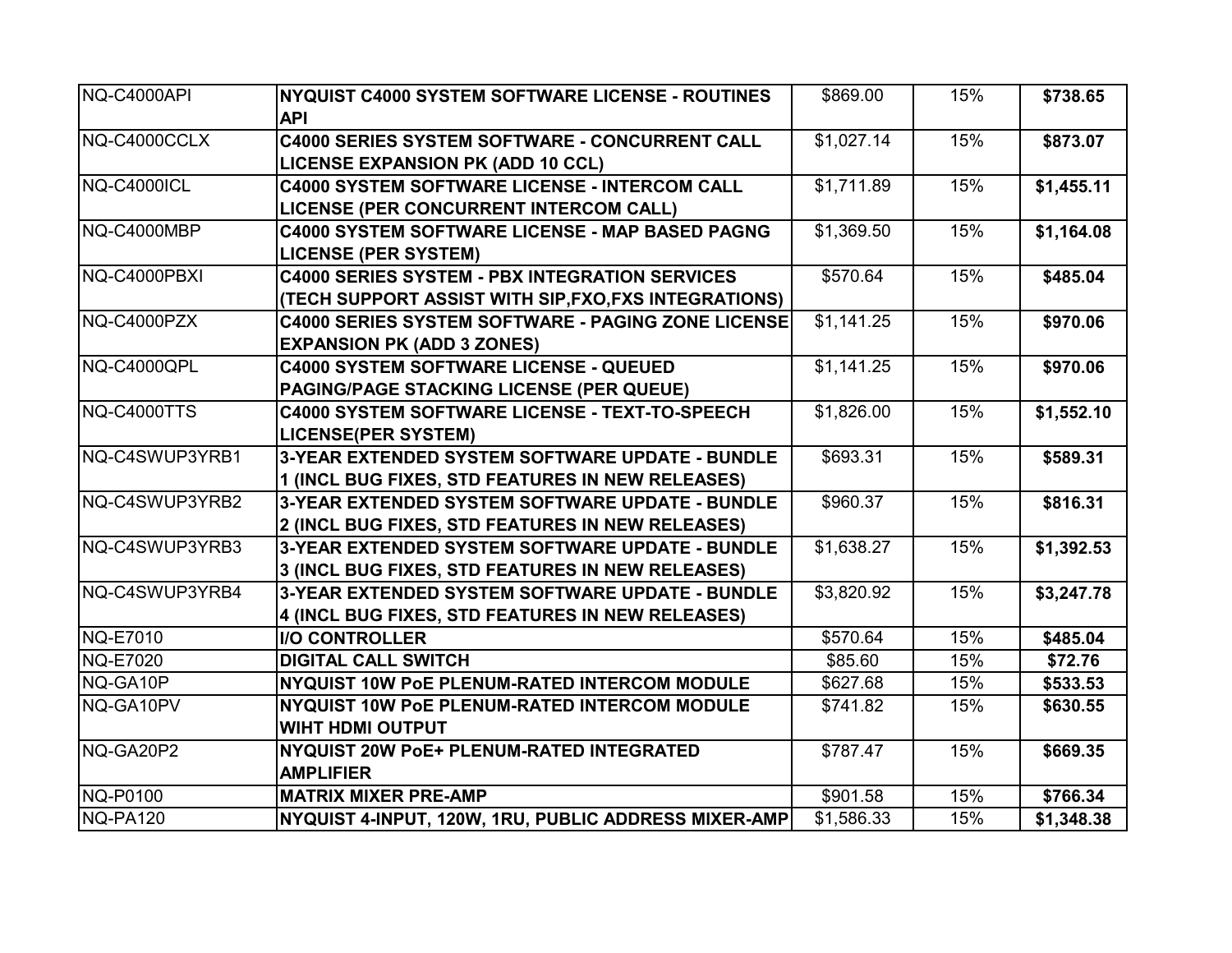| NQ-PA240          | NYQUIST 4-INPUT, 240W, 1RU, PULIC ADDRESS MIXER-     | \$2,042.83 | 15% | \$1,736.41 |
|-------------------|------------------------------------------------------|------------|-----|------------|
|                   | <b>AMPLIFIER</b>                                     |            |     |            |
| NQ-PA600          | NYQUIST 4-INPUT, 600W, 2RU, PUBLIC ADDRESS MIER-     | \$2,499.33 | 15% | \$2,124.43 |
|                   | <b>AMPLIFIER</b>                                     |            |     |            |
| NQ-RMK01          | NYQUIST 1U RACK MOUNT KIT TYPE-1                     | \$77.62    | 15% | \$65.98    |
| NQ-RMK02          | NYQUIST 1U RACK MOUNT KIT TYPE-2 (SINGLE I/O OR      | \$84.46    | 15% | \$71.79    |
|                   | <b>GA20P2)</b>                                       |            |     |            |
| NQ-RMK03          | NYQUIST 1U-2U RACK MOUNT KIT TYPE-3                  | \$79.88    | 15% | \$67.90    |
| NQ-RMK04          | <b>NYQUIST APPLIANCE JOINING BRACKET</b>             | \$89.01    | 15% | \$75.66    |
| <b>NQ-S1810CT</b> | IP 8" CEILING SPEAKER - TALKBACK                     | \$639.10   | 15% | \$543.24   |
| NQ-S1810CT-G2     | NYQUIST VOIP 8" CEILING SPEAKER GEN2, TALKBACK       | \$607.16   | 15% | \$516.09   |
| <b>NQ-S1810WT</b> | IP WALL BAFFLE SPEAKER-TALKBACK                      | \$741.82   | 15% | \$630.55   |
| NQ-S1810WT-G2     | NYQUIST VOIP WALL BAFFLE SPEAKER GEN2 - TALKBACK     | \$682.46   | 15% | \$580.09   |
| <b>NQ-SYSCTRL</b> | NYQUIST SYSTEM CONTROLLER (H/W ONLY)                 | \$2,042.83 | 15% | \$1,736.41 |
| NQ-T1000          | <b>STAFF IP PHONE - BASIC LCD DISPLAY</b>            | \$285.32   | 15% | \$242.52   |
| <b>NR100</b>      | <b>NIGHT RINGER</b>                                  | \$176.70   | 15% | \$150.20   |
| <b>NSM</b>        | <b>NOISE SENSING MICROPHONE</b>                      | \$241.63   | 15% | \$205.39   |
| OCS1              | <b>ORBIT CEILING SPEAKER</b>                         | \$252.23   | 15% | \$214.40   |
| OCS1B             | <b>ORBIT CEILING SPEAKER BLK</b>                     | \$252.23   | 15% | \$214.40   |
| OPS1B             | <b>ORBIT PENDANT SPEAKER BLACK</b>                   | \$403.88   | 15% | \$343.30   |
| OPS1W             | <b>ORBIT PENDANT SPEAKER WHITE</b>                   | \$403.88   | 15% | \$343.30   |
| PBC6-IP-M         | WALL BAFFLE SM 6" SPKR W/ IP MODULE O/P, AUX 202 AMP | \$1,057.78 | 15% | \$899.11   |
|                   | O/P, POE                                             |            |     |            |
| <b>PBC6T107</b>   | WALL MOUNTED SPKR, 6W, 6", DUALCONE, 70.7/100V       | \$128.06   | 15% | \$108.85   |
| <b>PBC6T72</b>    | WALL MOUNTED SPKR, 6W, 6", DUAL CONE, 70.7/25V       | \$131.25   | 15% | \$111.56   |
| <b>PCMCPU</b>     | <b>CENTRAL PROCESSING UNIT</b>                       | \$255.29   | 15% | \$217.00   |
| PCMPS2            | PWR SUPPLY, PI-57-171D                               | \$65.03    | 15% | \$55.28    |
| PCMSYS3           | <b>3-ZONE PCM PREBUILT W/PCMPS2</b>                  | \$926.53   | 15% | \$787.55   |
| <b>PCMTBM</b>     | <b>TALKBACK MODULE</b>                               | \$236.61   | 15% | \$201.12   |
| <b>PCMTIM</b>     | <b>TELEPHONE INTERFACE MODULE</b>                    | \$313.02   | 15% | \$266.07   |
| <b>PCMZPM</b>     | ZONE PAGING MODULE/3 ZONES PER                       | \$220.26   | 15% | \$187.22   |
| <b>PCS8T72</b>    | 8" LOUDSPKR SYSTEM/RD GRILLE                         | \$47.76    | 15% | \$40.60    |
| PG8U              | <b>GRILL, ROUND STEEL BRIGHTWHITE</b>                | \$12.87    | 15% | \$10.94    |
| PG8W              | <b>GRILLE, ROUND STEEL WHITE</b>                     | \$12.87    | 15% | \$10.94    |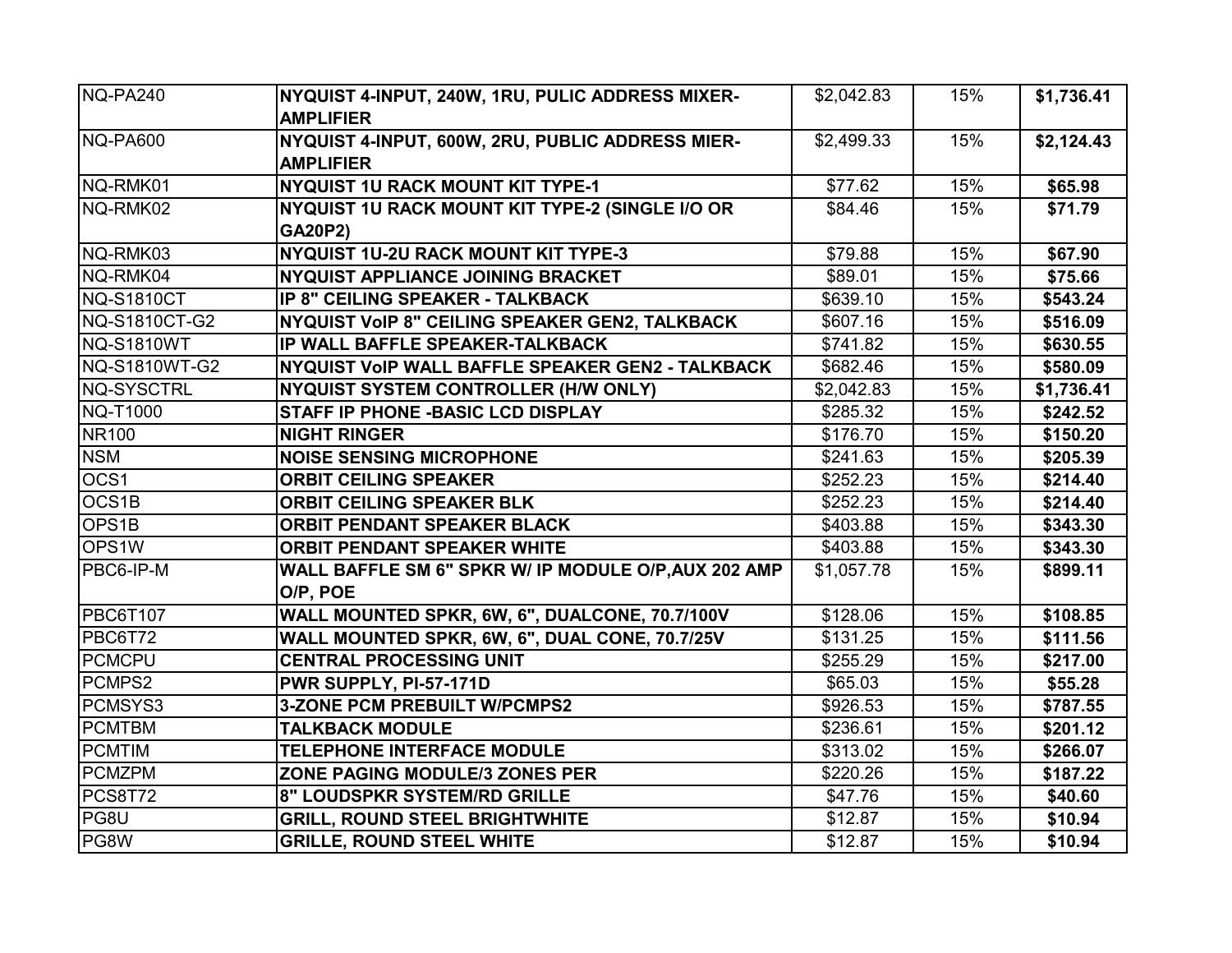| <b>PI35A</b>      | <b>HIGH POWER 25 STATION INTERCOM</b>                  | \$3,275.36 | 15% | \$2,784.06 |
|-------------------|--------------------------------------------------------|------------|-----|------------|
| <b>PIC</b>        | <b>PI35A CABINET AND REAR COVER</b>                    | \$240.17   | 15% | \$204.14   |
| <b>PM-24-6-UP</b> | L-BRACKET ARM WITH POLD MOUNT ADAPTOR                  | \$1,372.80 | 15% | \$1,166.88 |
| PM-24-6DOWN-G     | ALLEN/PENTON POLE MOUNT ADAPTORS FOR POLES 4" TO       | \$881.96   | 15% | \$749.67   |
|                   | <b>6" DIAMETER</b>                                     |            |     |            |
| PM-BAND-20S       | ALLEN/PENTON STAINLESS STEEL BANDING KITS(PAIR)20"     | \$172.57   | 15% | \$146.68   |
| PM-BAND-30        | <b>STAINLESS STEEL BANKING KIT (2PC) 30"</b>           | \$443.61   | 15% | \$377.07   |
| PM-BAND-90        | <b>STAINLESS STEEL BANKING KITS 90" FOR PM MOUNTS</b>  | \$485.89   | 15% | \$413.01   |
| PM-DA-48-G        | DUAL MOUNT ADAPTOR ARM FOR PM MOUNT 48"                | \$506.95   | 15% | \$430.91   |
|                   | <b>GALVANIZED</b>                                      |            |     |            |
| <b>PM-DSS</b>     | <b>SAFETY CABLE CLAMP 6" AND UP STAINLESS</b>          | \$383.33   | 15% | \$325.83   |
| PM-MOUNT-6UP      | POLE MOUNT ADAPTO FOR MOUNTING TO POLES 6" OR          | \$654.41   | 15% | \$556.25   |
|                   | <b>LARGER</b>                                          |            |     |            |
| PM-SA-24          | <b>SPEAKER MOUNTING ARM - 24" STAINLESS</b>            | \$794.68   | 15% | \$675.48   |
| PM-SAFETY-6DOWN   | ALLEN/PENTON SAFETY CABLE BRACKET (BANDING KIT         | \$272.34   | 15% | \$231.49   |
|                   | <b>REQUIRED)</b>                                       |            |     |            |
| <b>PMD-526C</b>   | CD / MEDIA / BLUETOOTH PLAYER WITH RS-232              | \$522.13   | 15% | \$443.81   |
| <b>PPM-AS</b>     | <b>MIC, PAGING CONSOLE</b>                             | \$960.28   | 15% | \$816.24   |
| PPM-AS-SP         | <b>PPM MIC/8 FLEX BUT&amp;STACK CHIP</b>               | \$1,663.57 | 15% | \$1,414.03 |
| PPM8              | <b>8 BUTTON PAGING MICROPHONE</b>                      | \$1,056.31 | 15% | \$897.86   |
| PPM8-SP           | <b>PPM MIC/8 FLEX BUT&amp;STACK CHIP</b>               | \$1,867.29 | 15% | \$1,587.20 |
| PPMIT5            | IP TOUCHSCREEN PAGING STATION                          | \$3,419.86 | 15% | \$2,906.88 |
| <b>PPMKEYPAD</b>  | <b>KEYPAD EXTENSION FOR PPM8</b>                       | \$509.41   | 15% | \$433.00   |
| <b>PPS-2415</b>   | <b>POWER SUPPLY FOR IDA8S</b>                          | \$151.78   | 15% | \$129.01   |
| <b>PRS2403R</b>   | <b>24V POWER SUPPLY (REGULATED)</b>                    | \$47.94    | 15% | \$40.75    |
| PRS40C            | <b>POWER SUPPLY PI-41-71D</b>                          | \$42.66    | 15% | \$36.26    |
| <b>PRS48</b>      | POWER SUPPLY 48VDC 100mA                               | \$129.23   | 15% | \$109.85   |
| <b>PRSLSI</b>     | <b>PWR SUPPLY, 24V 3 WIRE</b>                          | \$127.47   | 15% | \$108.35   |
| <b>PS120</b>      | PLATINUM SERIES 120W,80Ohm.70V, CLASS D AMP            | \$1,119.80 | 15% | \$951.83   |
| <b>PS240</b>      | PLATINUM SERIES 240W, 8-Ohm/70V 1-CH, CLASS-D AMP      | \$1,584.00 | 15% | \$1,346.40 |
| <b>PS4815W</b>    | 48VDC 15W WALL PLUG POWER ADAPTER, NQ-E7010            | \$68.35    | 15% | \$58.10    |
| <b>PS4830W</b>    | 48VDC 30W WALL PLUG POWER ADAPTER                      | \$82.06    | 15% | \$69.75    |
| <b>PS60</b>       | Platinum Series 60W, 8-Ohm/25V/70V, 1-Channel, Class-D | \$877.80   | 15% | \$746.13   |
|                   | <b>Amplifier</b>                                       |            |     |            |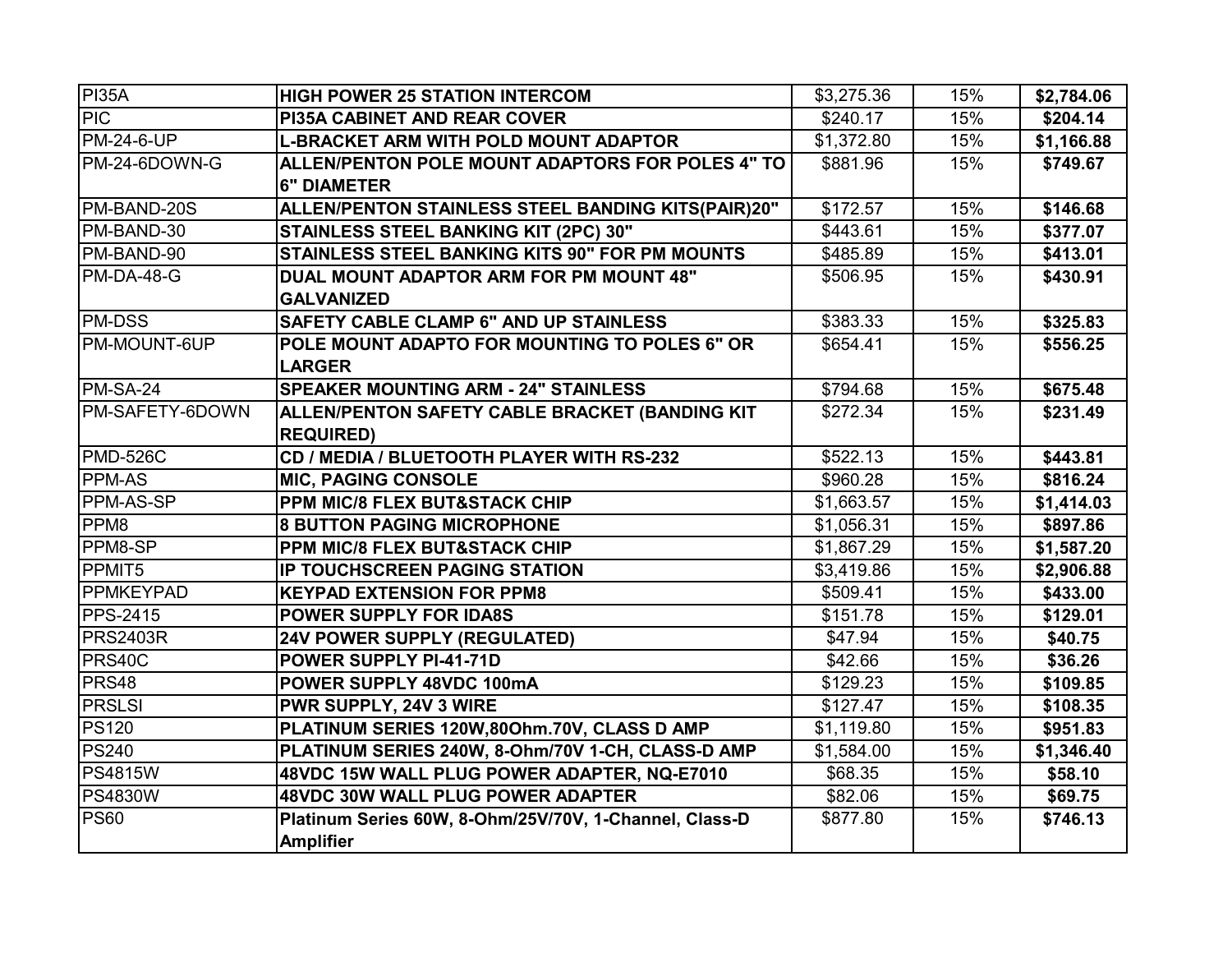| <b>PS600</b>                  | PLATINUM SERIES 600W, 8-Ohm/70v, 1-CH, CLASS D AMP | \$1,867.80 | 15% | \$1,587.63 |
|-------------------------------|----------------------------------------------------|------------|-----|------------|
| <b>PSS-AS</b>                 | TOUCH SCREEN MONITORING STATION W/MIC              | \$4,511.17 | 15% | \$3,834.49 |
| <b>PVMC</b>                   | <b>V SERIES MODULE SECURITY COVER</b>              | \$45.65    | 15% | \$38.80    |
| <b>PVSC</b>                   | <b>POWER VECTOR SECURITY COVER</b>                 | \$48.80    | 15% | \$41.48    |
| RAC <sub>5</sub>              | <b>REMOTE CONTROL, 5 SOURCE</b>                    | \$213.73   | 15% | \$181.67   |
| RAC <sub>8</sub>              | <b>REMOTE CONTROL, 8 SOURCE</b>                    | \$226.20   | 15% | \$192.27   |
| <b>RE84</b>                   | ROUND RECESSED STEEL SPKR ENCL                     | \$20.90    | 15% | \$17.77    |
| RIO <sub>1</sub> S            | <b>RELAY/INPUT/OUTPUT MODULE</b>                   | \$140.32   | 15% | \$119.27   |
| <b>RK78</b>                   | <b>CDR1 RACK MOUNTING KIT 3 1/2"</b>               | \$120.65   | 15% | \$102.55   |
| RMPWMK3                       | PM3000 SERIES REM WALL MNT KIT                     | \$187.37   | 15% | \$159.26   |
| RPK35B                        | RACK PANEL KIT C10C, C20C, CAM                     | \$96.67    | 15% | \$82.17    |
| RPK50                         | RACK PANEL KIT C35 C60 C100                        | \$60.35    | 15% | \$51.30    |
| RPK <sub>53</sub>             | <b>RACK PANEL KIT BPA60</b>                        | \$62.81    | 15% | \$53.39    |
| RPK79                         | <b>RACK PANEL KIT PM3180</b>                       | \$87.63    | 15% | \$74.49    |
| RPK82                         | <b>RACK PANEL MOUNTING KIT TPU'S</b>               | \$59.80    | 15% | \$50.83    |
| RPK84                         | <b>RACK PANEL MOUNT KIT PCM2000</b>                | \$59.80    | 15% | \$50.83    |
| RPK86                         | <b>RACK, PANEL MOUNT M&amp;X SERIES</b>            | \$78.63    | 15% | \$66.84    |
| RPK87                         | RACK, MOUNT V-/M-/X-SERIES                         | \$62.81    | 15% | \$53.39    |
| RPK88                         | RACK, PANEL MOUNT PCMRPK                           | \$224.99   | 15% | \$191.24   |
| RPK89                         | <b>RACK, SINGLE RPK UDR16</b>                      | \$33.51    | 15% | \$28.48    |
| RPK90                         | <b>RACK, DOUBLE RPK UDR16</b>                      | \$46.86    | 15% | \$39.83    |
| <b>RPK900</b>                 | SINGLE/DUAL UNIT RACK MOUNT KIT FOR UHF8011        | \$74.18    | 15% | \$63.05    |
|                               | (SHROUD/TRAY STYLE - NOT EARS)                     |            |     |            |
| RPK91                         | <b>SINGLE RACK MOUNT KIT TAMB2</b>                 | \$60.37    | 15% | \$51.31    |
| RPK93                         | <b>RACK MOUNT KIT, CC AMPLIFIERS</b>               | \$44.97    | 15% | \$38.22    |
| RPKUTI1                       | RACK UNIT TELEPHONE INTERFACE                      | \$69.96    | 15% | \$59.47    |
| <b>RU-CTL</b>                 | <b>REDUNDANT SWITCHING UNIT/LOGIC</b>              | \$1,868.53 | 15% | \$1,588.25 |
| <b>RU-MAIN</b>                | <b>MAIN REDUNDANT SWITCHING UNIT</b>               | \$4,671.30 | 15% | \$3,970.61 |
| <b>RU-PDC</b>                 | <b>REDUNDANT SWITCHING UNIT/PORTS</b>              | \$2,343.70 | 15% | \$1,992.15 |
| <b>RVCP</b>                   | <b>REMOTE VLM CNTRL PNL V-SERIES</b>               | \$63.51    | 15% | \$53.98    |
| S <sub>4</sub> T <sub>B</sub> | SKR, 4.5",8 OHMS BLK/TRAN                          | \$166.56   | 15% | \$141.58   |
| S4TW                          | SPKR, 4.5",8 OHMS WHT/TRA                          | \$166.56   | 15% | \$141.58   |
| S5TB                          | SPKR, 5.25",8 OHMS BLK/TRAN                        | \$221.30   | 15% | \$188.11   |
| S5TW                          | SPKR, 5.25",8 OHMS WHT/TRA                         | \$221.30   | 15% | \$188.11   |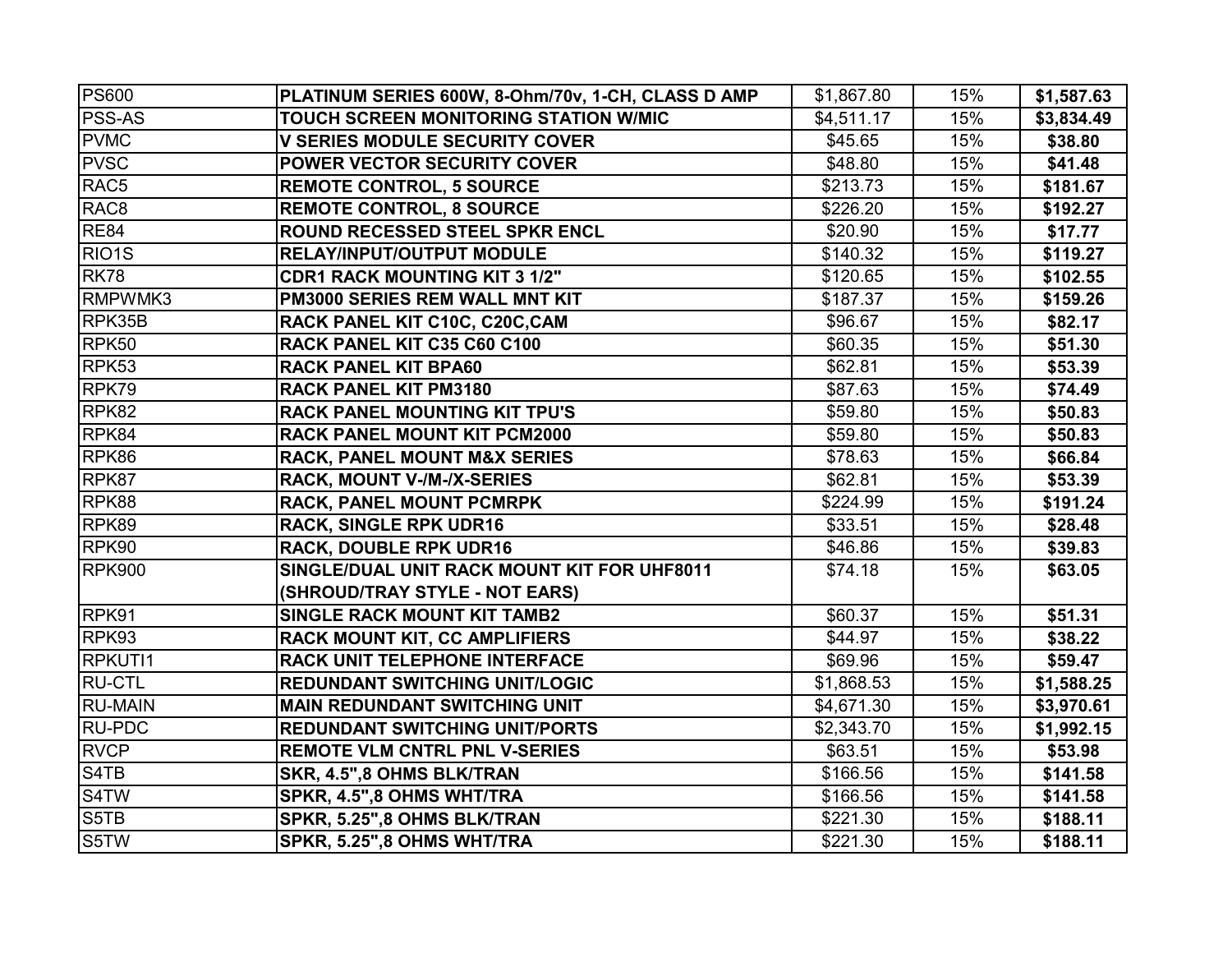| S810                | 8 INCH SPEAKER (10 OZ MAGNET)                   | \$24.42  | 15% | \$20.76  |
|---------------------|-------------------------------------------------|----------|-----|----------|
| S810T725            | 8 INCH SPEAKER W/XFMR (10 OZ M                  | \$34.56  | 15% | \$29.38  |
| S810T725PG8U        | <b>SPKR W/BRIGHT WHITE GRILL S810</b>           | \$46.13  | 15% | \$39.21  |
| S810T725PG8UVK      | <b>SPKR W/BRIGHT WHITE GRILL S810</b>           | \$63.14  | 15% | \$53.67  |
| S810T725PG8UVR      | <b>SPKR w/BRIGHT WHITE GRILL</b>                | \$61.29  | 15% | \$52.10  |
| S810T725PG8W        | SPKR W/XFMR&BAFFEL (10 OZ MAG)                  | \$46.13  | 15% | \$39.21  |
| S810T725PG8WVK      | <b>SPKR W/XFMR GRILL W/KNOB</b>                 | \$63.14  | 15% | \$53.67  |
| S810T725PG8WVR      | <b>SPKR W/TRANS GRILL</b>                       | \$61.29  | 15% | \$52.10  |
| <b>S86</b>          | 8 INCH SPEAKER (6OZ MAGNET)                     | \$19.27  | 15% | \$16.38  |
| S86T725             | <b>8 INCH SPEAKER W/TRANSFORMER</b>             | \$29.57  | 15% | \$25.13  |
| S86T725BR           | 8 INCH SPKR/XFMR/TERMINAL STRI                  | \$37.44  | 15% | \$31.82  |
| S86T725PG8U         | <b>SPKR, W/BRIGHT WHITE GRILLE</b>              | \$38.37  | 15% | \$32.61  |
| S86T725PG8UBR       | <b>SPKR W/BRIGHT WHITE GRILL</b>                | \$50.16  | 15% | \$42.64  |
| S86T725PG8UBRVK     | <b>SPKR W/BRIGHT WHT GRILL W/VOL</b>            | \$72.69  | 15% | \$61.79  |
| S86T725PG8UBRVR     | <b>SPKR w/BRIGHT WHT GRILL W/VOL</b>            | \$70.60  | 15% | \$60.01  |
| S86T725PG8UVK       | <b>SPKR W/BRIGHT WHITE GRILLE</b>               | \$59.73  | 15% | \$50.77  |
| S86T725PG8UVR       | <b>SPKR W/BRIGHT WHITE GRILLE</b>               | \$57.35  | 15% | \$48.75  |
| S86T725PG8W         | <b>SPKR W/TRANS ON WHITE GRILL</b>              | \$38.37  | 15% | \$32.61  |
| S86T725PG8WBR       | <b>SPEAKER TRANS</b>                            | \$50.16  | 15% | \$42.64  |
| S86T725PG8WBRVK     | S86T725BR ON PG8W GRILL                         | \$72.69  | 15% | \$61.79  |
| S86T725PG8WBRVR     | S86T725BR ON PG8W GRILL                         | \$70.60  | 15% | \$60.01  |
| S86T725PG8WVK       | <b>SPKR W/TRANS GRILLE W/VOL</b>                | \$59.73  | 15% | \$50.77  |
| S86T725PG8WVR       | <b>SPKR ASSY RECESSED VOL CONTROL</b>           | \$57.35  | 15% | \$48.75  |
| <b>SAH15</b>        | <b>15 WATT SWITCHING AMP HORN</b>               | \$204.36 | 15% | \$173.71 |
| <b>SAH30</b>        | <b>30 WATT SWITCHING AMP HORN</b>               | \$249.77 | 15% | \$212.30 |
| SAH <sub>5</sub>    | <b>5 WATT SWITCHING AMP HORN</b>                | \$174.06 | 15% | \$147.95 |
| SAS-200-24-SS       | ALLEN/PENTON EXTERIOR MOUNTING L-BRACKET 200 LB | \$998.60 | 15% | \$848.81 |
|                     | <b>MAX LOAD</b>                                 |          |     |          |
| SAX <sub>1</sub> R  | <b>STEREO AUXILIARY MODULE</b>                  | \$112.24 | 15% | \$95.40  |
| SB <sub>6</sub>     | <b>BOOM STAND, TRIPOD BASE 110-180</b>          | \$100.89 | 15% | \$85.76  |
| <b>SBA225</b>       | <b>STATION SELECTOR PANEL 1 3/4"H</b>           | \$708.07 | 15% | \$601.86 |
| SC-188-24-SS        | ALLEN/PENTON SAFETY CABLE WITH TURNBUCKLES 24"  | \$371.80 | 15% | \$316.03 |
|                     | <b>LONG</b>                                     |          |     |          |
| SCR <sub>25</sub> A | <b>CALL-IN MODULE FOR SBA225</b>                | \$667.33 | 15% | \$567.23 |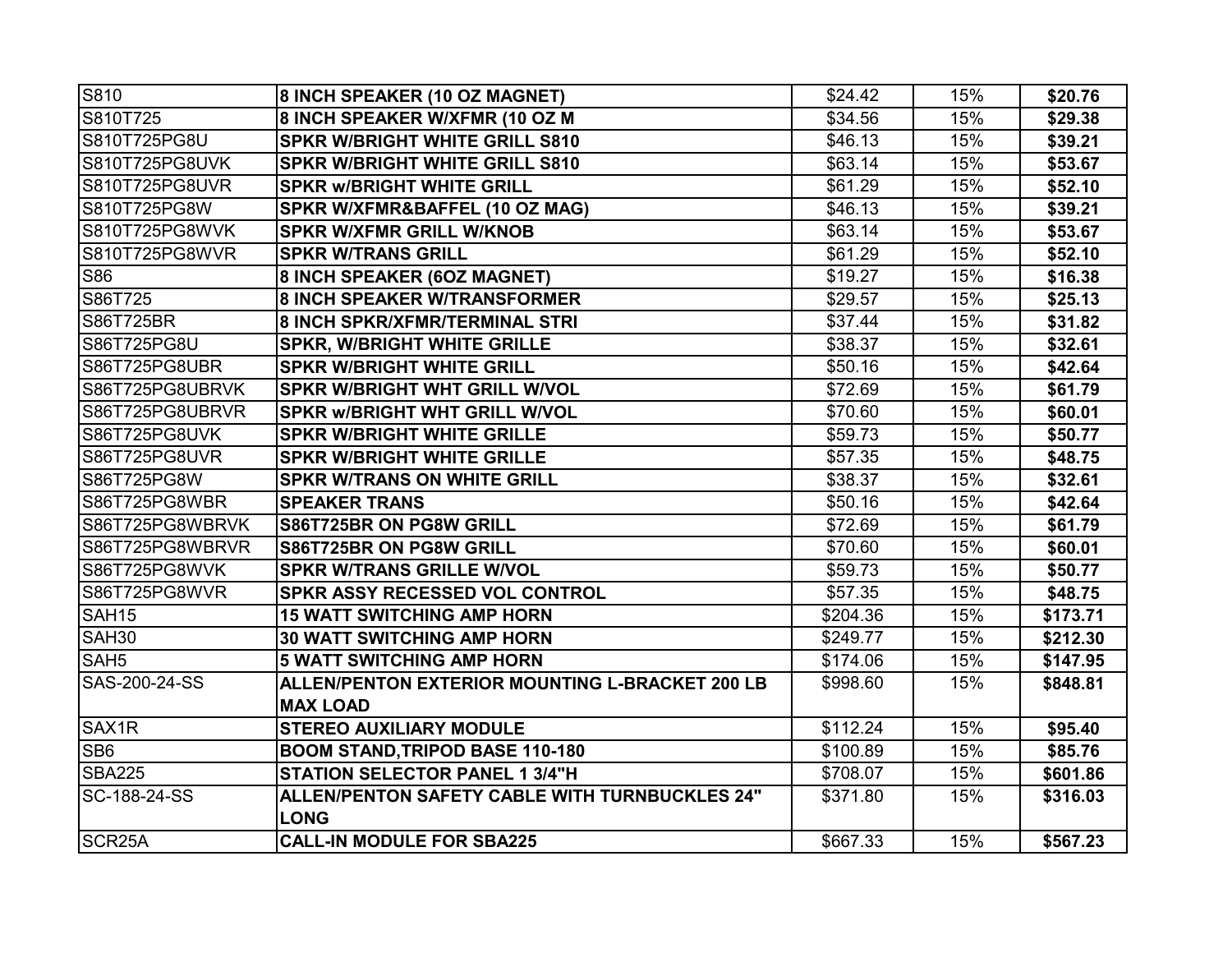| <b>SCU250</b>     | MIC, SURFACE MOUNT E/CARDIOID                  | \$301.11   | 15% | \$255.94   |
|-------------------|------------------------------------------------|------------|-----|------------|
| SEC4T             | 4"CEILING SKR,4 WATT/SPR CLAMP                 | \$37.62    | 15% | \$31.98    |
| SF <sub>4</sub>   | <b>MICROPHONE, FLOOR STAND</b>                 | \$70.71    | 15% | \$60.10    |
| SG8W              | <b>GRILLE, ROUND STEEL WHITE</b>               | \$17.31    | 15% | \$14.71    |
| SGHD8             | <b>SQUARE GRILL HD 8" SPKR</b>                 | \$125.88   | 15% | \$106.99   |
| <b>SI35A</b>      | <b>HIGH POWER EXPANDABLE INTERCOM</b>          | \$3,561.43 | 15% | \$3,027.22 |
| <b>SIC</b>        | <b>SI35A CABINET AND REAR COVER</b>            | \$535.35   | 15% | \$455.05   |
| <b>SLC</b>        | <b>SOUND LEVEL CONTROL</b>                     | \$37.11    | 15% | \$31.54    |
| SM1EZ             | <b>EASY MOUNT SPEAKER 1 WATT TAP</b>           | \$86.64    | 15% | \$73.64    |
| SM4T              | <b>EASY MOUNT SPEAKER 4 TAPS</b>               | \$84.13    | 15% | \$71.51    |
| <b>SMTB</b>       | 5 PK, SM1EZ & SM4T TILE BRIDGE                 | \$58.83    | 15% | \$50.01    |
| <b>SP158A</b>     | PAGING HORN 15 WATT 8 OHM                      | \$142.14   | 15% | \$120.82   |
| <b>SP308A</b>     | PAGING HORN 30 WATT 8 OHMS                     | \$176.46   | 15% | \$149.99   |
| SP58A             | PAGING HORN 7.5 WATT 8 OHM                     | \$98.03    | 15% | \$83.33    |
| <b>SPS2406</b>    | POWER SUPPLY 24V AT 600ma                      | \$98.41    | 15% | \$83.65    |
| SPS2410           | <b>PWR SPLY SWITCHING 24VDC 1 AMP</b>          | \$148.85   | 15% | \$126.52   |
| <b>SPS2425</b>    | PWR SPLY SWTCHING 24VDC 2.5AMP                 | \$199.28   | 15% | \$169.39   |
| <b>SPS2466</b>    | PWR SPLY SWTCHING 24VDC 6.6AMP                 | \$422.69   | 15% | \$359.29   |
| SPT15A            | <b>PAGING HORN W/XFMR 15 WATT</b>              | \$160.01   | 15% | \$136.01   |
| SPT30A            | PAGING HORN W/XFMR 30 WATT                     | \$206.18   | 15% | \$175.25   |
| SPT5A             | PAGING HORN W/XFMR 7.5 WATT                    | \$81.93    | 15% | \$69.64    |
| SRCA6             | <b>CABLE, STEREO RCA TO RCA 6ft</b>            | \$66.20    | 15% | \$56.27    |
| T725              | <b>LINE MATCHING TRANSFORMER</b>               | \$13.00    | 15% | \$11.05    |
| T72510            | <b>LINE MATCHING TRANSFORMER</b>               | \$21.41    | 15% | \$18.20    |
| TAMB <sub>2</sub> | <b>TELEPHONE ACCESS MODULE VER 2</b>           | \$398.71   | 15% | \$338.90   |
| TAMB2PS           | TELEPHONE ACCESS MODULE W/PS                   | \$451.20   | 15% | \$383.52   |
| TB8               | TILE BRIDGE FOR SPEAKER MOUNT                  | \$12.74    | 15% | \$10.83    |
| <b>TBCR</b>       | TILE BRIDGE/C RING/OCS1, HFCS1                 | \$30.58    | 15% | \$25.99    |
| TBL1S             | <b>TRANSFORMER BALANCED LINE</b>               | \$113.61   | 15% | \$96.57    |
| <b>TBSF</b>       | TILE BRIDGE SMALL FOOTPRINT                    | \$32.19    | 15% | \$27.36    |
| TCSPT1            | <b>COVER, TER'L SPT FOR CONDUIT FI</b>         | \$15.11    | 15% | \$12.84    |
| TEL1S             | <b>TELEPHONE MODULE M-SERIES</b>               | \$136.31   | 15% | \$115.86   |
| <b>TERRA-AMP</b>  | IP MEDIA STREAMER AMP AUDIO                    | \$2,835.62 | 15% | \$2,410.28 |
| <b>TERRA-EXA</b>  | (Amp output 15w*2) (relay out 2) (control in3) | \$1,064.43 | 15% | \$904.77   |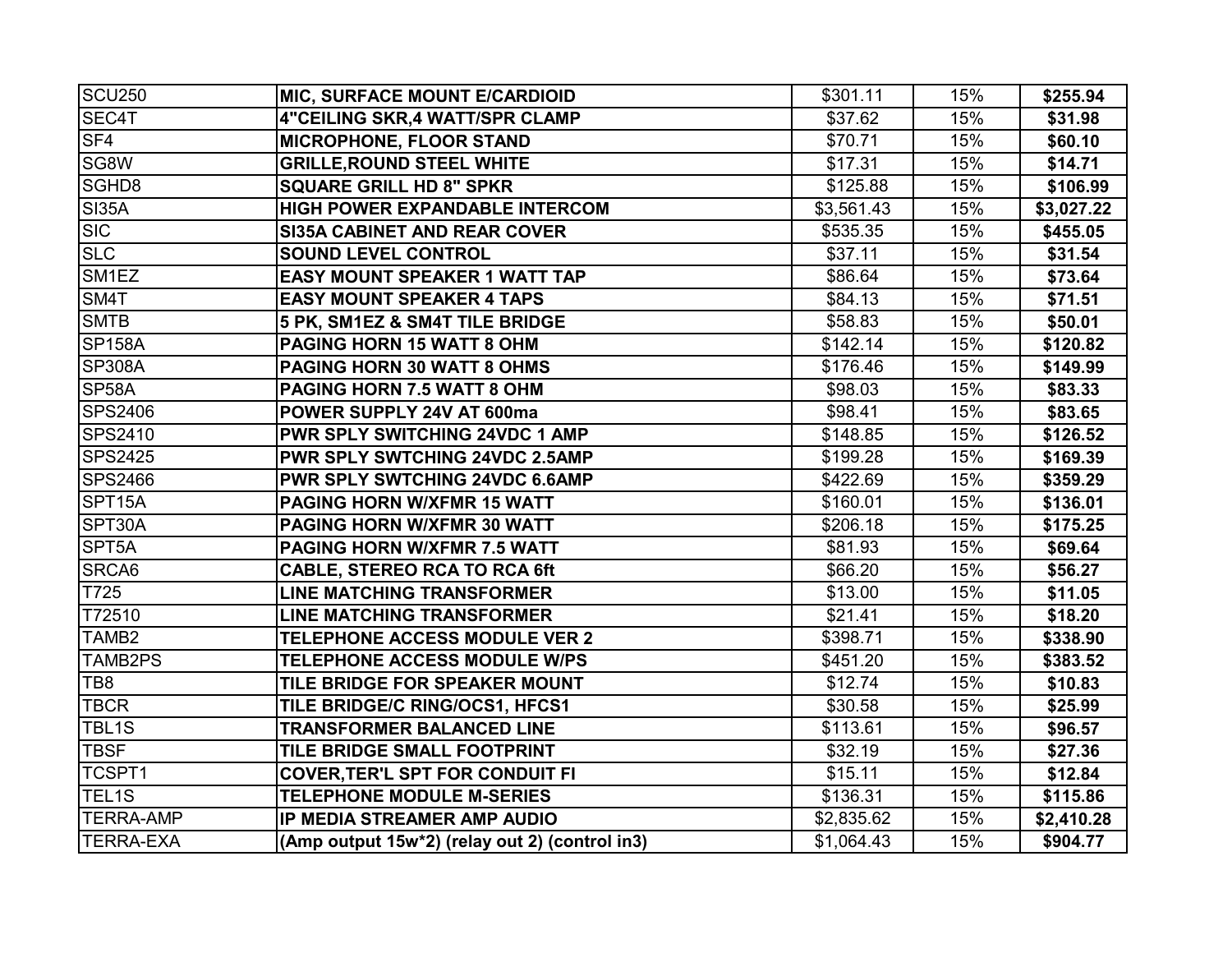| <b>TERRA-K</b>        | IP MICROPHONE, POE W/PTT SWITCH AND INTEGRAL        | \$1,976.33   | 15% | \$1,679.88   |
|-----------------------|-----------------------------------------------------|--------------|-----|--------------|
|                       | <b>SPEAKER, METAL BASE</b>                          |              |     |              |
| <b>TERRA-MANAGER</b>  | <b>SERVER/MES MANAGE SOFT/PC/LIC</b>                | \$10,841.89  | 15% | \$9,215.61   |
| <b>TERRA-SERVER</b>   | IP MEDIA SOFTWARE/TERRACOM LIC                      | \$3,936.37   | 15% | \$3,345.91   |
| <b>TERRADS1</b>       | <b>IP MEDIA CONSOLE/INTRCOM STA</b>                 | \$1,766.91   | 15% | \$1,501.87   |
| <b>TERRADSBOX</b>     | <b>BACK BOX FOR DS-DOOR STATION</b>                 | \$113.98     | 15% | \$96.88      |
| <b>TERRAEX</b>        | <b>IP MEDIA STREAMERS</b>                           | \$712.47     | 15% | \$605.60     |
| <b>TERRAEXU</b>       | <b>IP MEDIA STREAMERS W/USB</b>                     | \$1,075.84   | 15% | \$914.46     |
| <b>TERRAFDX</b>       | <b>IP MEDIA STREAMER//IP AMP</b>                    | \$2,037.66   | 15% | \$1,732.01   |
| <b>TERRAFXO</b>       | IP MEDIA STREAMER TELEPHONE UN                      | \$2,408.12   | 15% | \$2,046.90   |
| <b>TERRAIEX</b>       | <b>IP-MEDIA/AUDIO IN/EX STREAMERS</b>               | \$1,496.18   | 15% | \$1,271.75   |
| <b>TERRAIO4</b>       | IP MEDIA ACCESSORY 4 X INPUTS                       | \$1,196.95   | 15% | \$1,017.41   |
| <b>TERRANODE</b>      | <b>IP-MEDIA/AUDIO IN/EX STREAMERS</b>               | \$542.10     | 15% | \$460.79     |
| TG4C                  | <b>TONE SIGNAL GENERATOR</b>                        | \$264.70     | 15% | \$225.00     |
| <b>TL100</b>          | <b>INPUT TRANSFORMER 1:1 PLUG-IN</b>                | \$96.25      | 15% | \$81.81      |
| <b>TL156</b>          | <b>HAND TOOL FOR CONNECTORS</b>                     | \$47.59      | 15% | \$40.45      |
| <b>TL600</b>          | TRANSFORMER, 600 OHMS PLUG-IN                       | \$126.59     | 15% | \$107.60     |
| <b>TMA812</b>         | TILT MOUNT FOR A8/A12 SPEAKER                       | \$236.24     | 15% | \$200.80     |
| TNG1S                 | <b>TONE GENERATOR MODULE</b>                        | \$148.94     | 15% | \$126.60     |
| <b>TPU100B</b>        | <b>AMPLIFIER 100W W/ALC</b>                         | \$1,017.06   | 15% | \$864.50     |
| TPU15A                | 15W AMPLIFIER (57-4387-01)                          | \$468.42     | 15% | \$398.16     |
| <b>TPU250</b>         | <b>AMPLIFIER 250 WATT</b>                           | \$1,902.03   | 15% | \$1,616.73   |
| TPU35B                | <b>AMPLIFIER 35W W/ALC</b>                          | \$765.16     | 15% | \$650.39     |
| TPU60B                | <b>AMPLIFIER 60W W/ALC</b>                          | \$929.81     | 15% | \$790.34     |
| <b>TRAILER-CUSTOM</b> | <b>CUSTOM TRAILER W/HYDAULIC MAST W/POWER, OUT-</b> | \$452,424.13 | 15% | \$384,560.51 |
|                       | <b>RIGGERS, STORAGE</b>                             |              |     |              |
| UAPG2DSP              | DSP (CONFIGURED FOR 8-IN/8 OUT                      | \$3,560.70   | 15% | \$3,026.60   |
| <b>UBP800</b>         | MIC, BODYPACK, 4/UDMS800 SYS                        | \$173.25     | 15% | \$147.26     |
| UBP8011               | <b>MIC, BODYPACK TRANSMITTER</b>                    | \$340.10     | 15% | \$289.09     |
| UDMS800BP             | MIC, WIRELESS, BODYPACK 800 CH                      | \$432.50     | 15% | \$367.63     |
| <b>UDR800</b>         | DO NOT USE RECEIVER, RF, 4/UDSM800HH/BP             | \$288.33     | 15% | \$245.08     |
| <b>UDR8011</b>        | <b>MIC, RECEIVER BASE</b>                           | \$385.75     | 15% | \$327.89     |
| UDR8011-RPS           | POWER SUPPLY FOR UDR8011                            | \$85.60      | 15% | \$72.76      |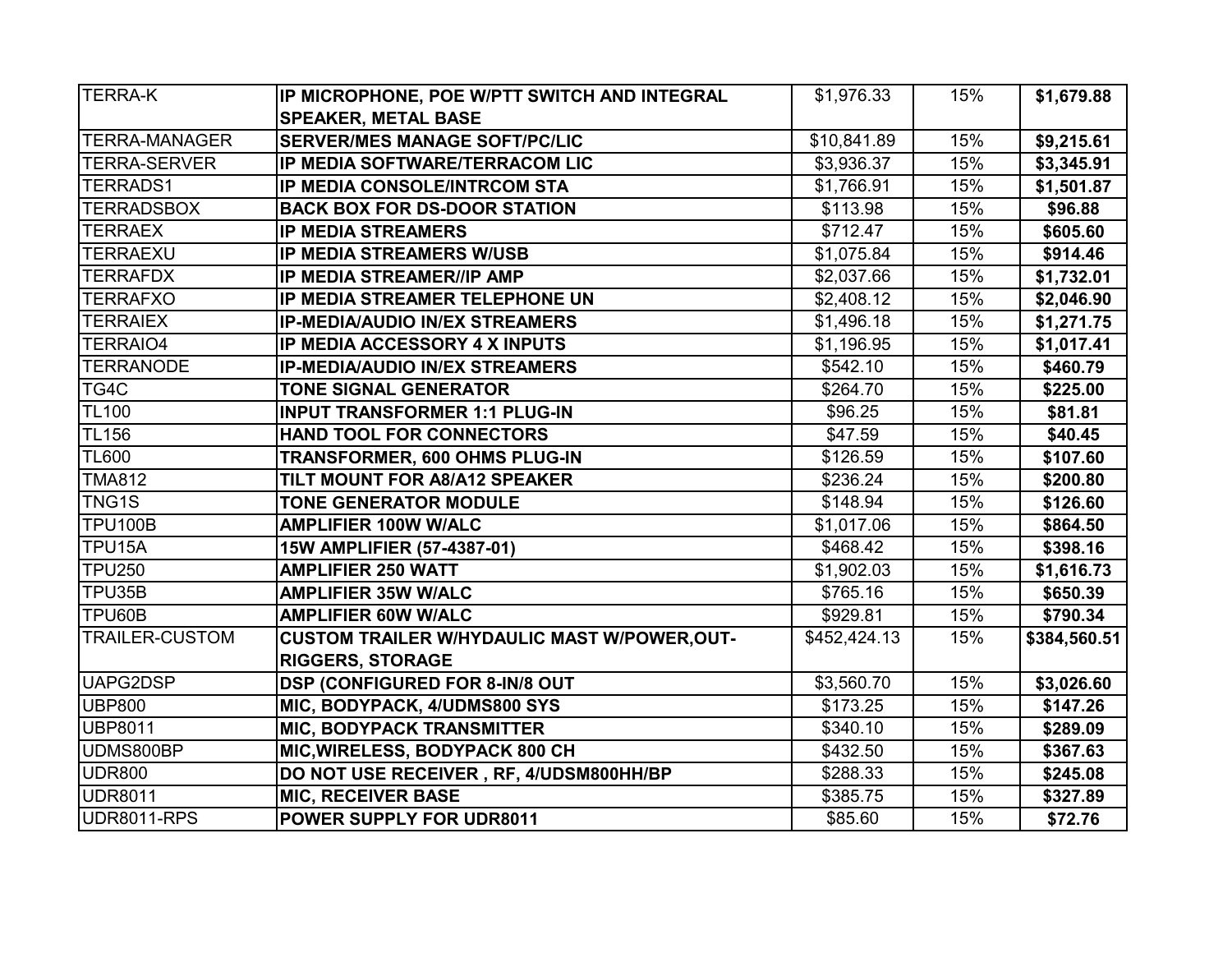| UHF8011BP          | MIC, BODYPACK SYSTEM (INCLUDES LAV MIC + RECEIVER + | \$636.81   | 15% | \$541.29   |
|--------------------|-----------------------------------------------------|------------|-----|------------|
|                    | <b>BATTERIES)</b>                                   |            |     |            |
| UHF8011HH          | MIC, HANDHELD SYSTEM (INCLUDES MIC                  | \$636.81   | 15% | \$541.29   |
|                    | CLIP+RECEIVER+BATTERIES)                            |            |     |            |
| <b>UHFADS</b>      | <b>ANTENNA DISTRO SYSTEMS</b>                       | \$1,118.44 | 15% | \$950.67   |
| UHFADS-RPS         | POWERSUPPLY FOR THE UHFADS, 60W                     | \$97.00    | 15% | \$82.45    |
| <b>UHFASA</b>      | <b>ANTENNA SIGNAL AMPLIFIER</b>                     | \$182.60   | 15% | \$155.21   |
| <b>UHFDCD</b>      | DUAL CHARGING DOCK FOR BELTPACKS OR HANDHELD        | \$393.73   | 15% | \$334.67   |
|                    | <b>TRANSMITTER</b>                                  |            |     |            |
| <b>UHFHSMB</b>     | <b>MIC, HEADSET (BLACK)</b>                         | \$281.89   | 15% | \$239.61   |
| <b>UHFLMC</b>      | <b>LAV MIC CLIP</b>                                 | \$15.97    | 15% | \$13.57    |
| <b>UHFRAP</b>      | <b>REPLACEMENT ANTENNAS (PAIR)</b>                  | \$74.18    | 15% | \$63.05    |
| <b>UHFRTF</b>      | <b>REAR TO FRONT ANTENNA ADAPTER</b>                | \$37.09    | 15% | \$31.53    |
| <b>UHFUDA</b>      | UNI-DIRECTIONAL ANTENNA (PASSIVE, PADDLE)           | \$313.85   | 15% | \$266.77   |
| <b>UHFWMC</b>      | <b>MIC, HH WIRELESS MIC CLIP</b>                    | \$23.96    | 15% | \$20.37    |
| <b>UHT800</b>      | MIC, RF, HANDHELD, 4/UDMS800                        | \$168.19   | 15% | \$142.96   |
| <b>UHT8011</b>     | <b>MIC, HANDHELD TRANSMITTER</b>                    | \$340.10   | 15% | \$289.09   |
| URC                | PROGRAMMABLE REMOTE CONTROLLER                      | \$437.14   | 15% | \$371.57   |
| <b>URC-AS</b>      | PROGRAMMABLE REMOTE CONTROLLER (IDA8)               | \$437.14   | 15% | \$371.57   |
| <b>URC200</b>      | IP BASED REMOTE, LCD DISPLAY                        | \$2,013.48 | 15% | \$1,711.46 |
| URG16 16-160       | 16 IN 16 OUT LOGIC EXPANDER, RS485 USE WITH IDA8    | \$790.53   | 15% | \$671.95   |
|                    | <b>SYSTEM ONLY</b>                                  |            |     |            |
| <b>URG321</b>      | 32 LOGIC INPUT EXPANDER, RS485 FOR USE WITH IDP8    | \$704.29   | 15% | \$598.65   |
|                    | <b>SYSTEM</b>                                       |            |     |            |
| <b>URGP-16I16O</b> | 16 IN 16 OUT LOGIC CONTROL EXP                      | \$704.29   | 15% | \$598.65   |
| UTI1               | <b>TELEPHONE INTERFACE</b>                          | \$345.80   | 15% | \$293.93   |
| <b>UTI312</b>      | <b>TELEPHONE INTERFACE</b>                          | \$531.83   | 15% | \$452.06   |
| V <sub>100</sub>   | 100 WATT POWER VECTOR MOD AMP                       | \$1,096.00 | 15% | \$931.60   |
| V150               | <b>150 WATT POWER VECTOR MOD AMP</b>                | \$1,172.45 | 15% | \$996.58   |
| V250               | 250 WATT POWER VECTOR MOD AMP                       | \$1,488.48 | 15% | \$1,265.21 |
| V35                | 35 WATT POWER VECTOR MOD AMP                        | \$726.40   | 15% | \$617.44   |
| V60                | 60 WATT POWER VECTOR MOD AMP                        | \$984.43   | 15% | \$836.77   |
| VA - DLC           | DUMMY LOAD CAPACITOR MODULE SET (4 PCS)             | \$71.24    | 15% | \$60.55    |
| VAR1               | <b>VOICE ACTIVATED RELAY</b>                        | \$230.43   | 15% | \$195.87   |